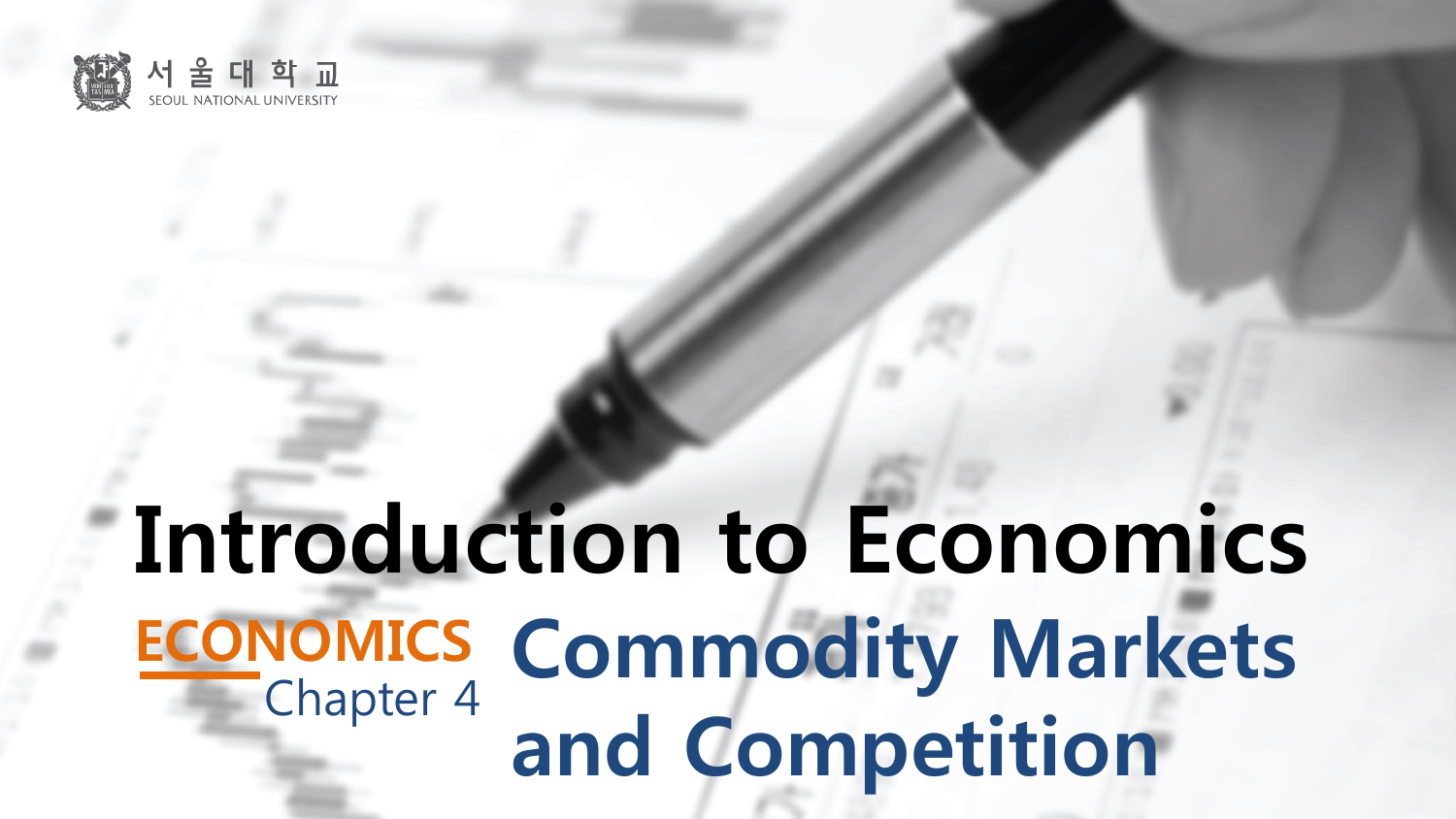

- **Market Structure 4.1**
- **Perfect Competition 4.2**
- **Imperfect Competition 4.3**
- **Monopoly 4.4**
- **Oligopoly 4.5**
- **Monopolistic Competition 4.6**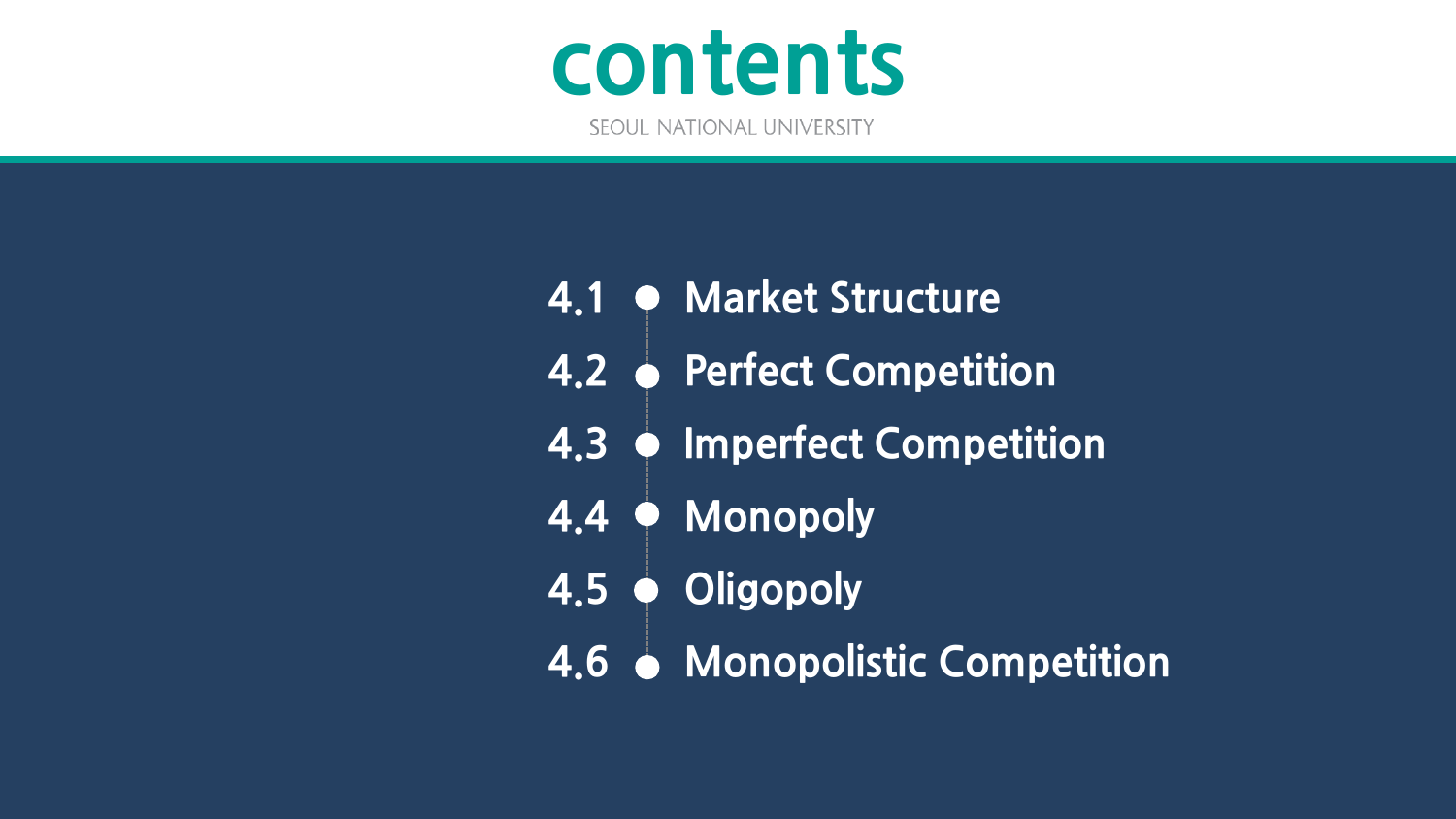- **competition in the market occur in various forms**
- **the state of resource allocation differs depending on the type of competition**
- **types of market structure** 
	- **(1) perfect competition**
	- **(2) monopoly**
	- **(3) oligopoly**
	- **(4) monopolistic competition**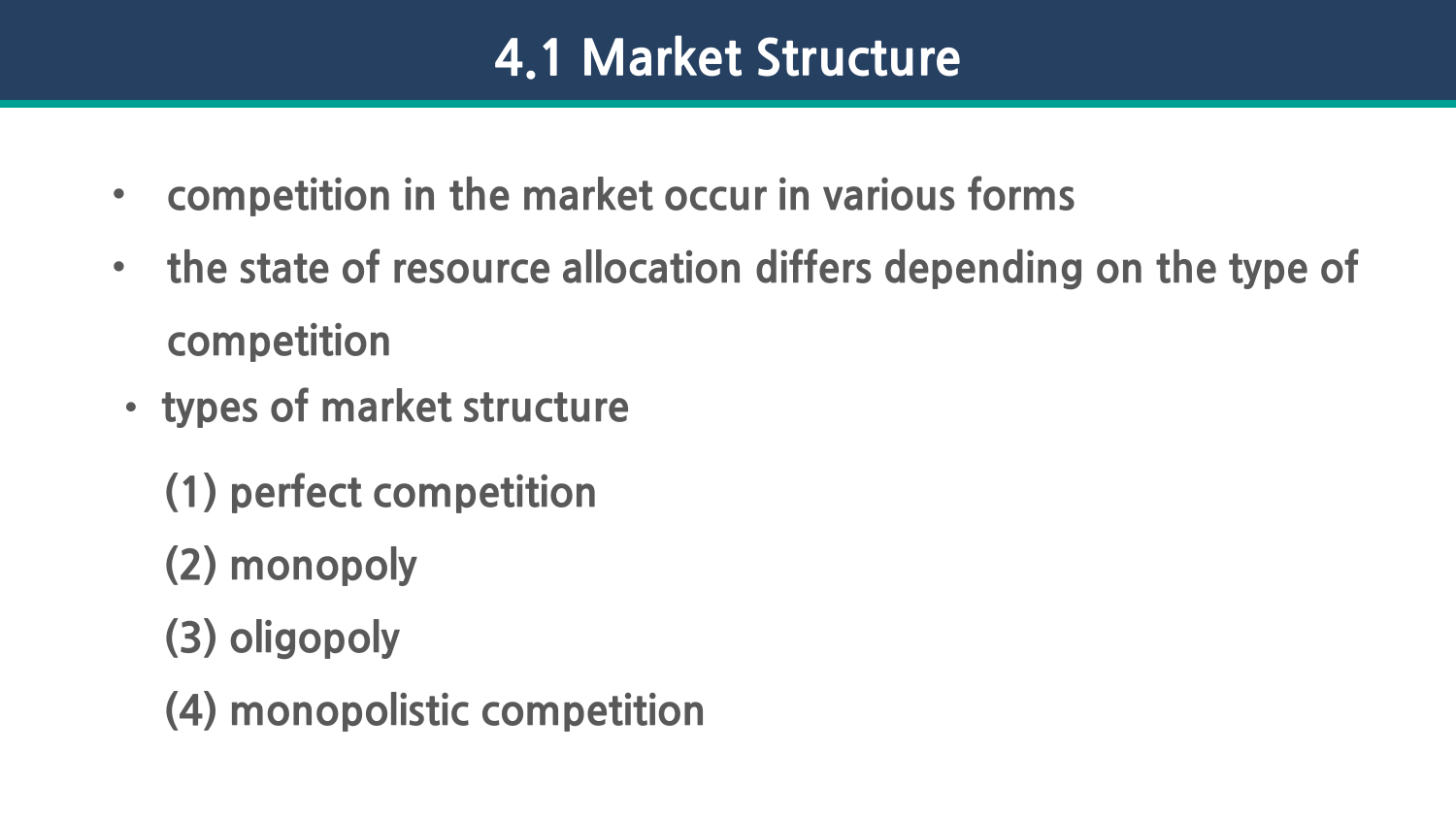## **Characteristics of Market Structure**

### **(1) number of sellers**

- **– perfect competition : many sellers**
- **– monopoly : one seller**
- **– oligopoly : a few sellers**
- **– monopolistic competition : many sellers (similar to perfect competition)**
- **In general, we assume there are many buyers**
- **an exceptional case where there is only one buyer → monopsony**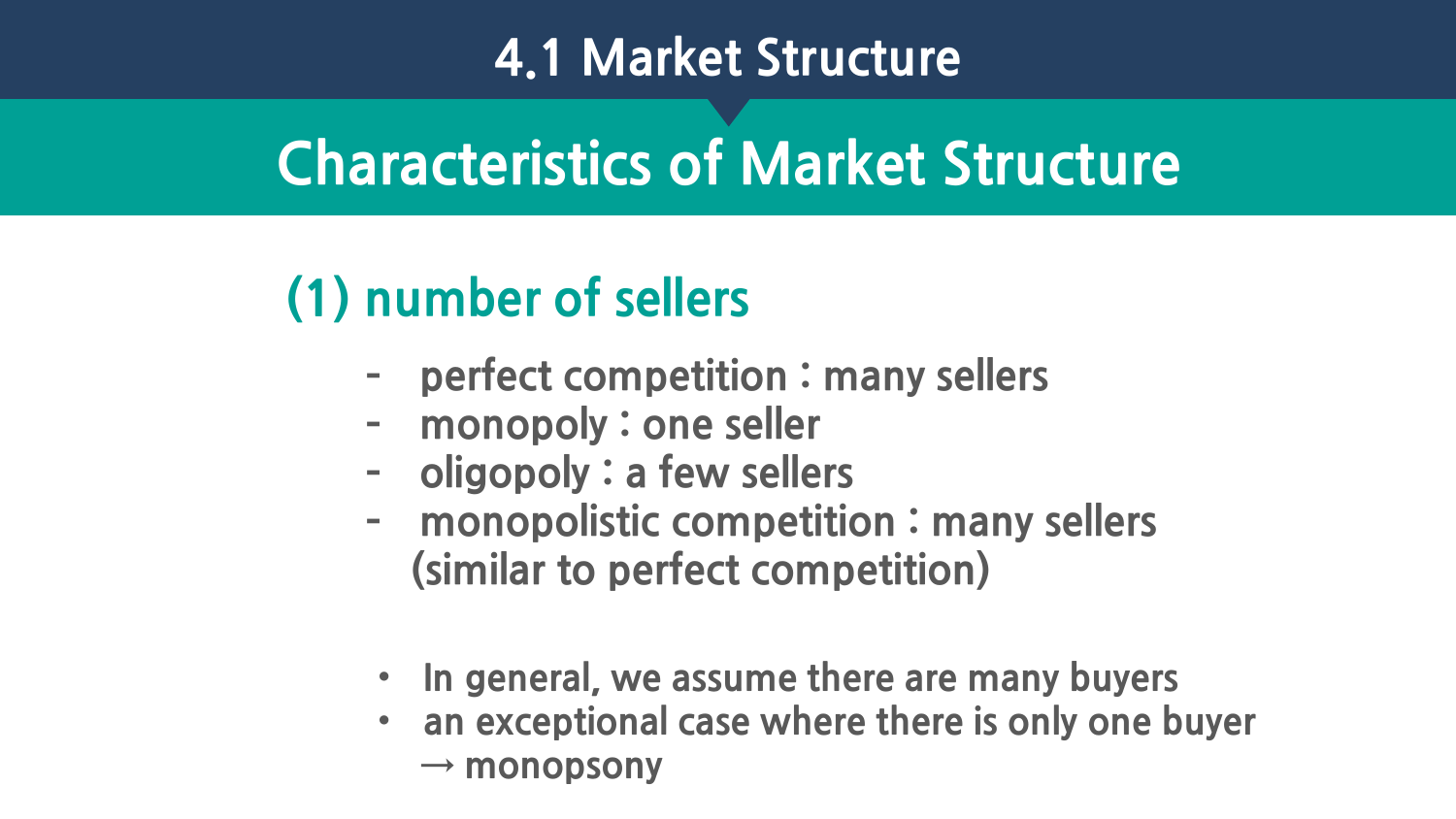### **Characteristics of Market Structure**

### **(2) individual firm's influence on price**

- **- perfect competition** 
	- **no influence at all**
- **- monopoly**
	- **substantial influence**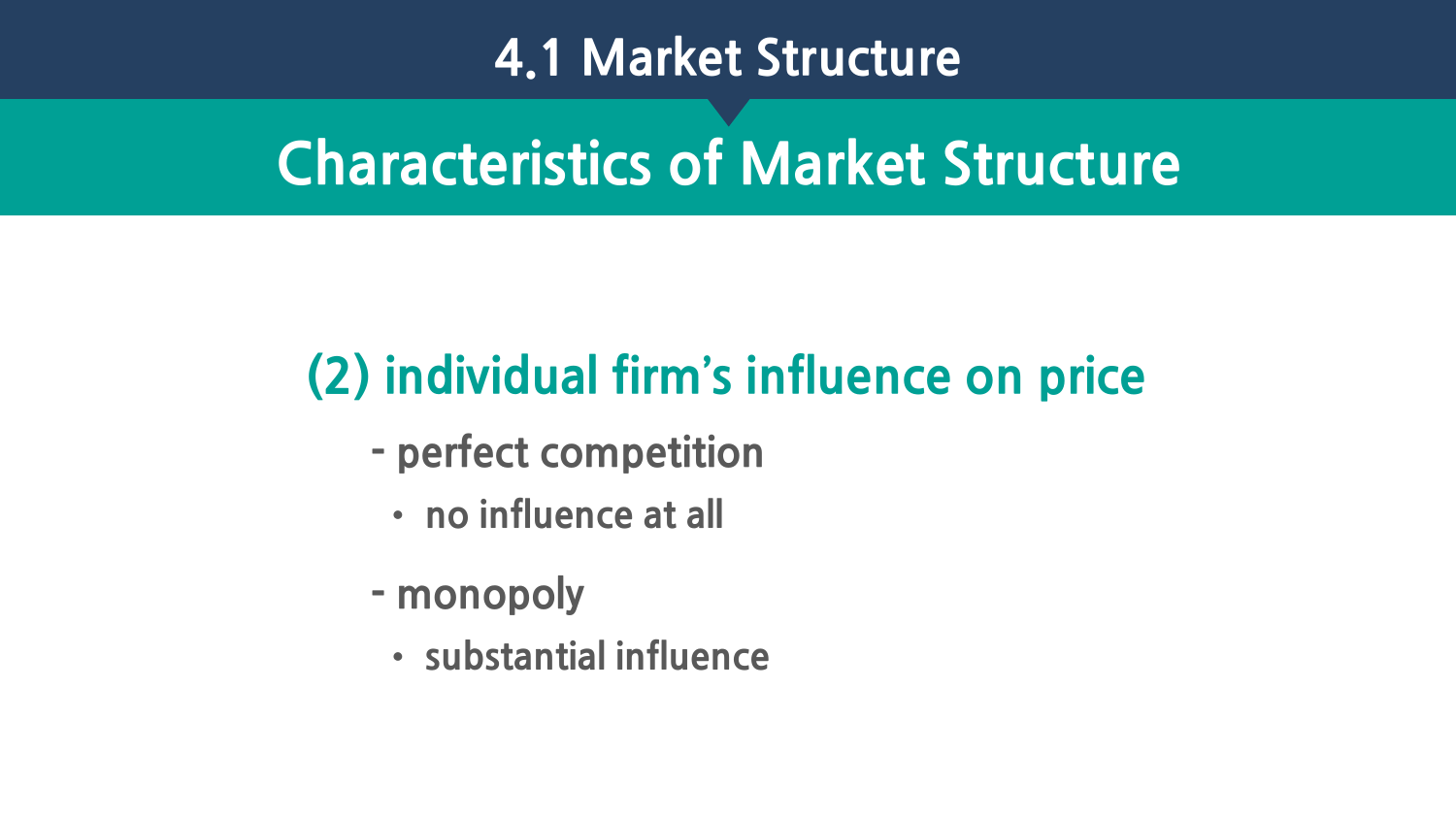### **Characteristics of Market Structure**

### **(3) homogeneity of commodities**

- **- perfect competition** 
	- **perfectly homogeneous**
- **- monopolistic competition**
	- **differentiated products**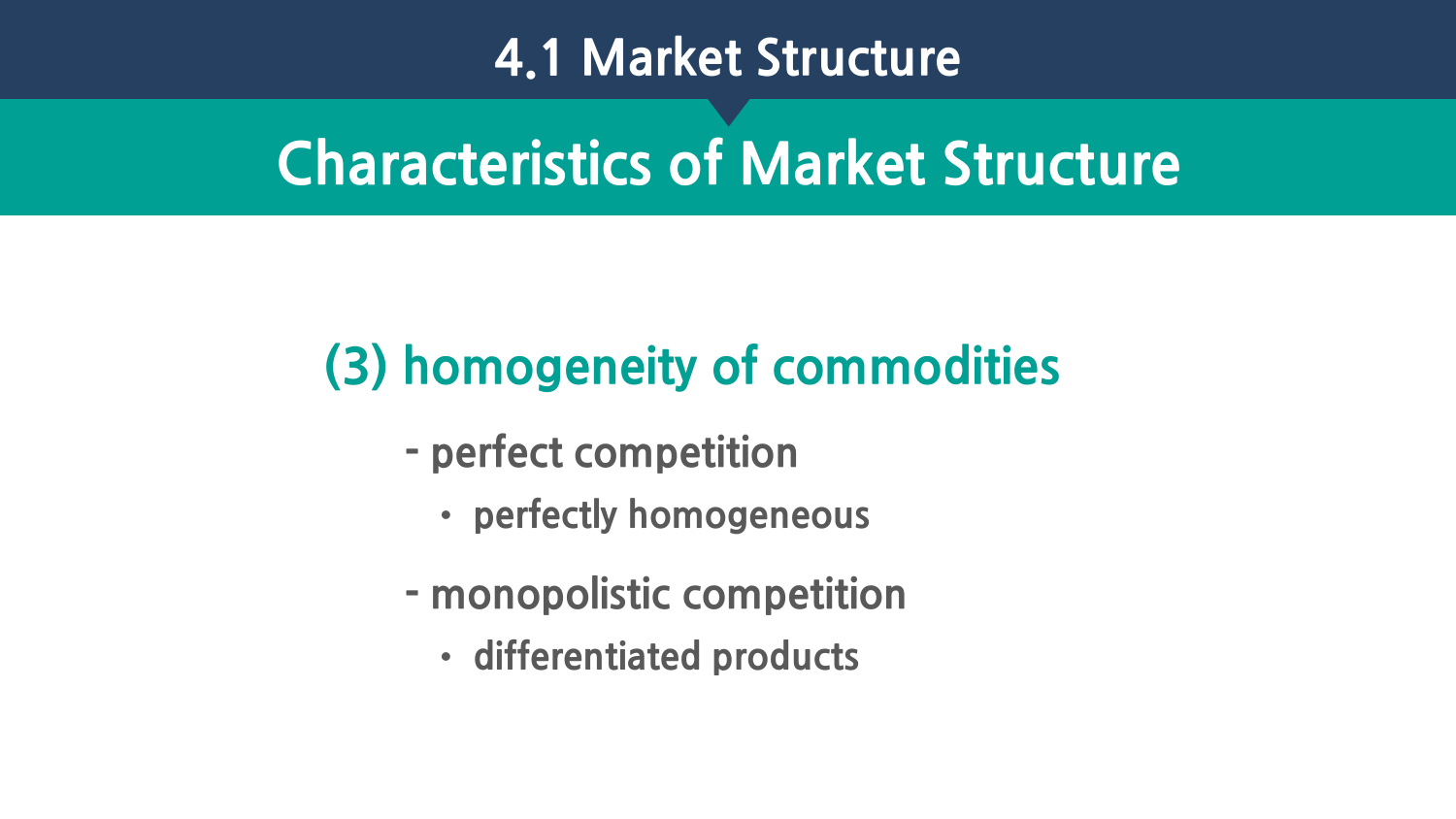# **Characteristics of Market Structure**

#### **(4) existence of entry barrier**

- **- entry barriers prevent potential entrants from entering the market**
	- **natural entry barriers due to technological reasons**
	- **artificial entry barriers due to government regulations**
- **- perfect competition, monopolistic competition**
	- **no entry barrier**
- **- monopoly** 
	- **almost absolute entry barrier**
- **- oligopoly** 
	- **fairly effective entry barrier**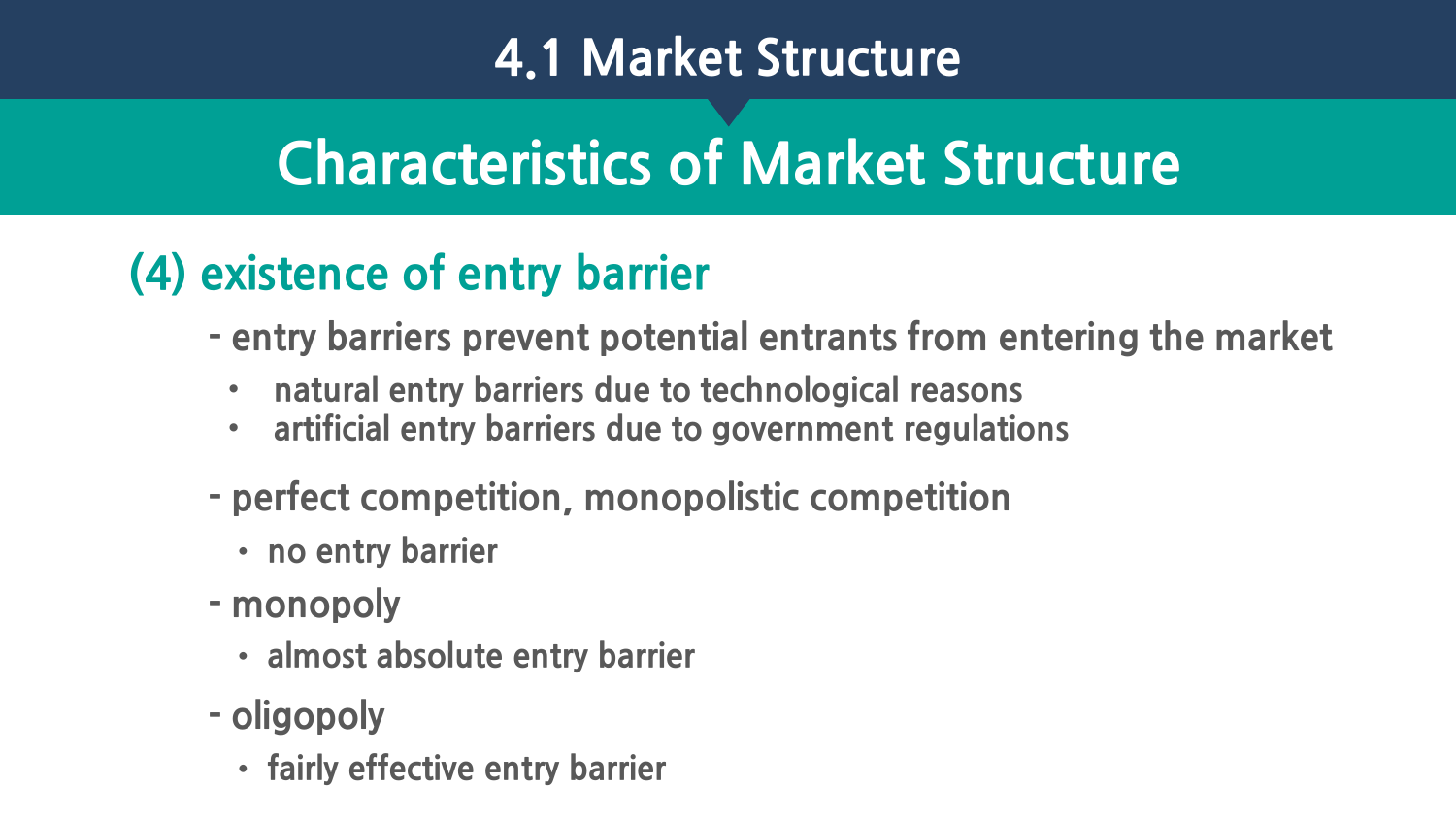- **conditions for perfect competition**
	- **(1) many sellers and buyers, individual sellers and buyers are price-takers**
	- **(2) all commodities are homogeneous**
	- **(3) perfect mobility of resources**
		- **free entry and exit**
	- **(4) perfect information**
- **perfectly competitive markets are very rare in reality**
	- **- plays the role of a benchmark**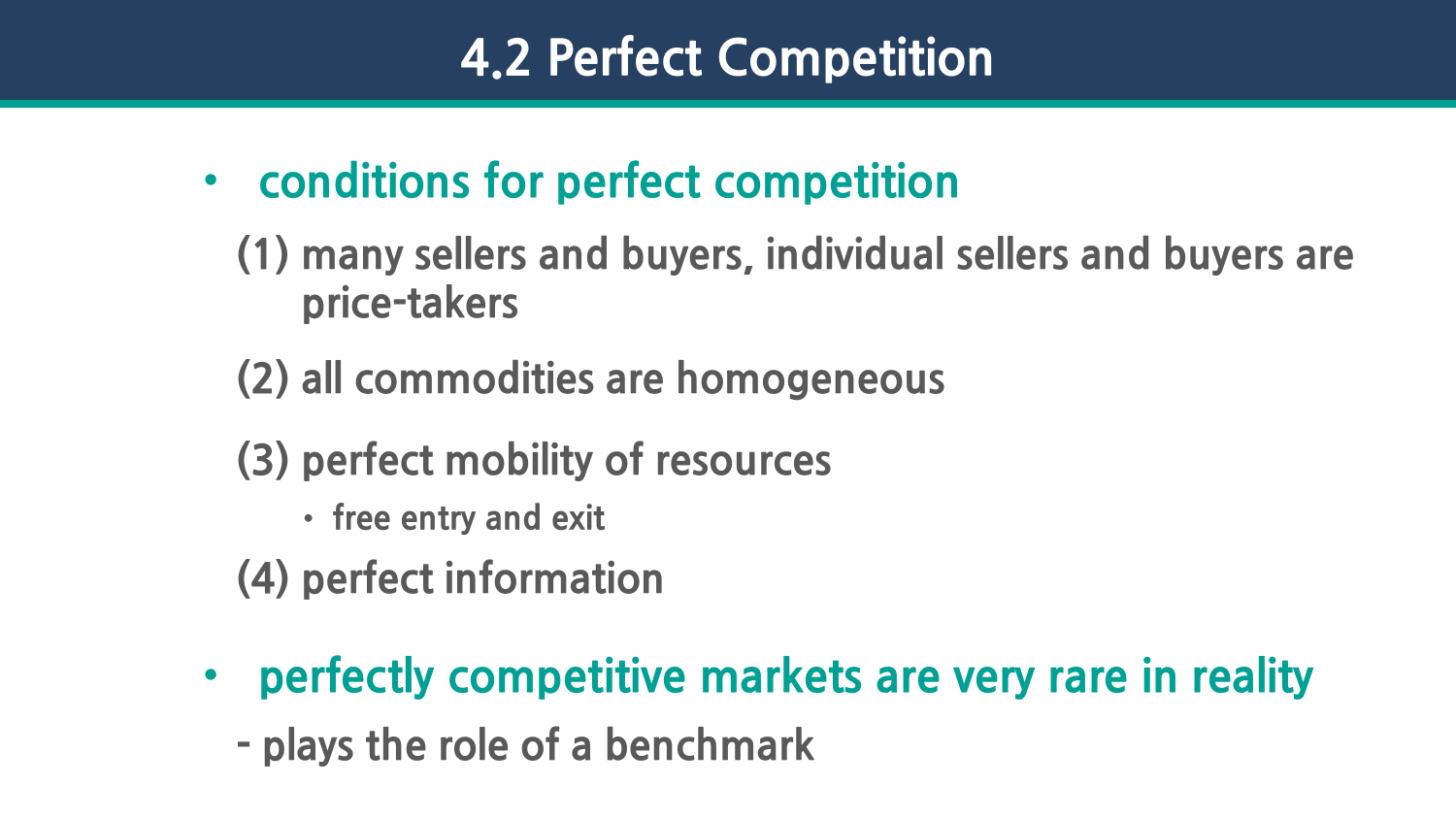### **Profit Maximization of Individual Firms and Supply Curve**

**profit maximization of individual firms**

- **- demand curve faced by an individual firm is a horizontal line**
	- **an individual firm must take the price determined in**  the market  $\rightarrow$  the horizontal line at that price is the **demand curve faced by an individual firm**
	- **demand curve in the market is downward sloping**
	- **the horizontal line is also the marginal revenue(MR ) curve**
- **- conditions for profit maximization**
	- $MR = MC$

(for all types of market structure)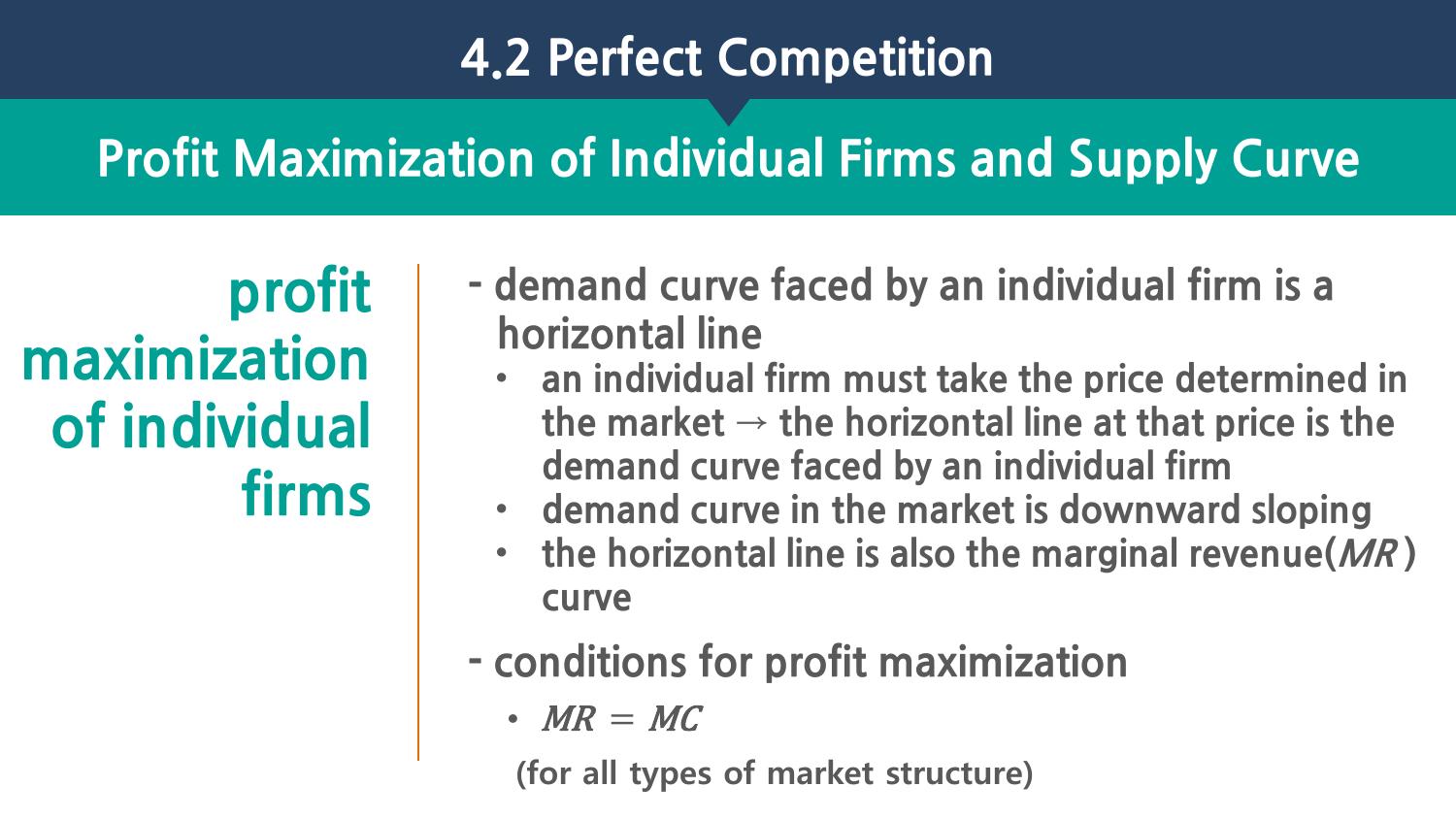### **Profit Maximization**

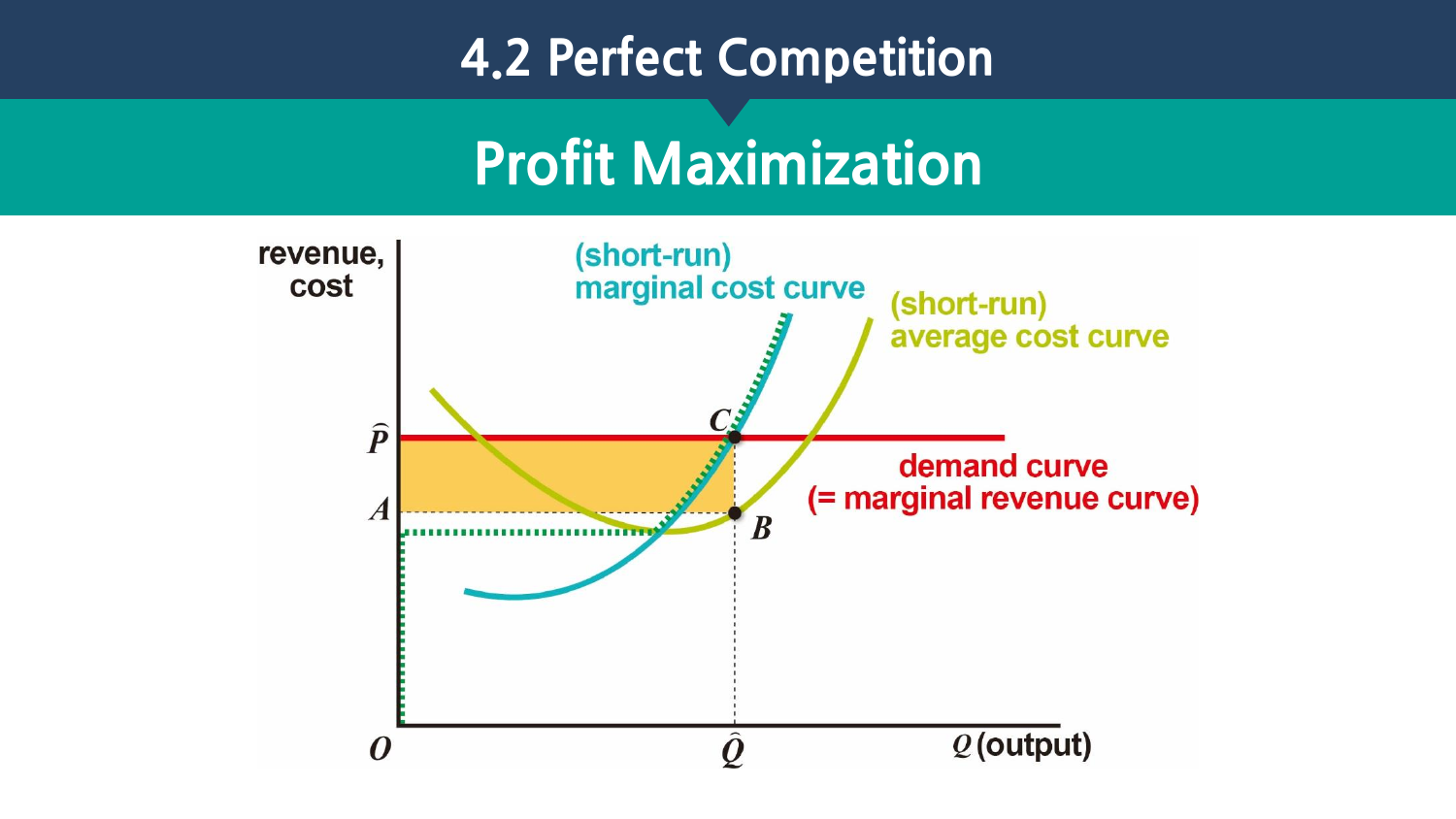# **Possibility of a Shutdown**

**when the price is too low**

- **– price** < **minimum point of the average cost curve → firm incurs a loss**
- **– in this case, MR = MC is a condition for loss minimization**
- **– if there is no sunk cost, the firm decides to shutdown when it expects to incur a loss**
	- **shutdown could reduce the loss to 0**
	- **shutdown price : the price at which the firm decides to shutdown**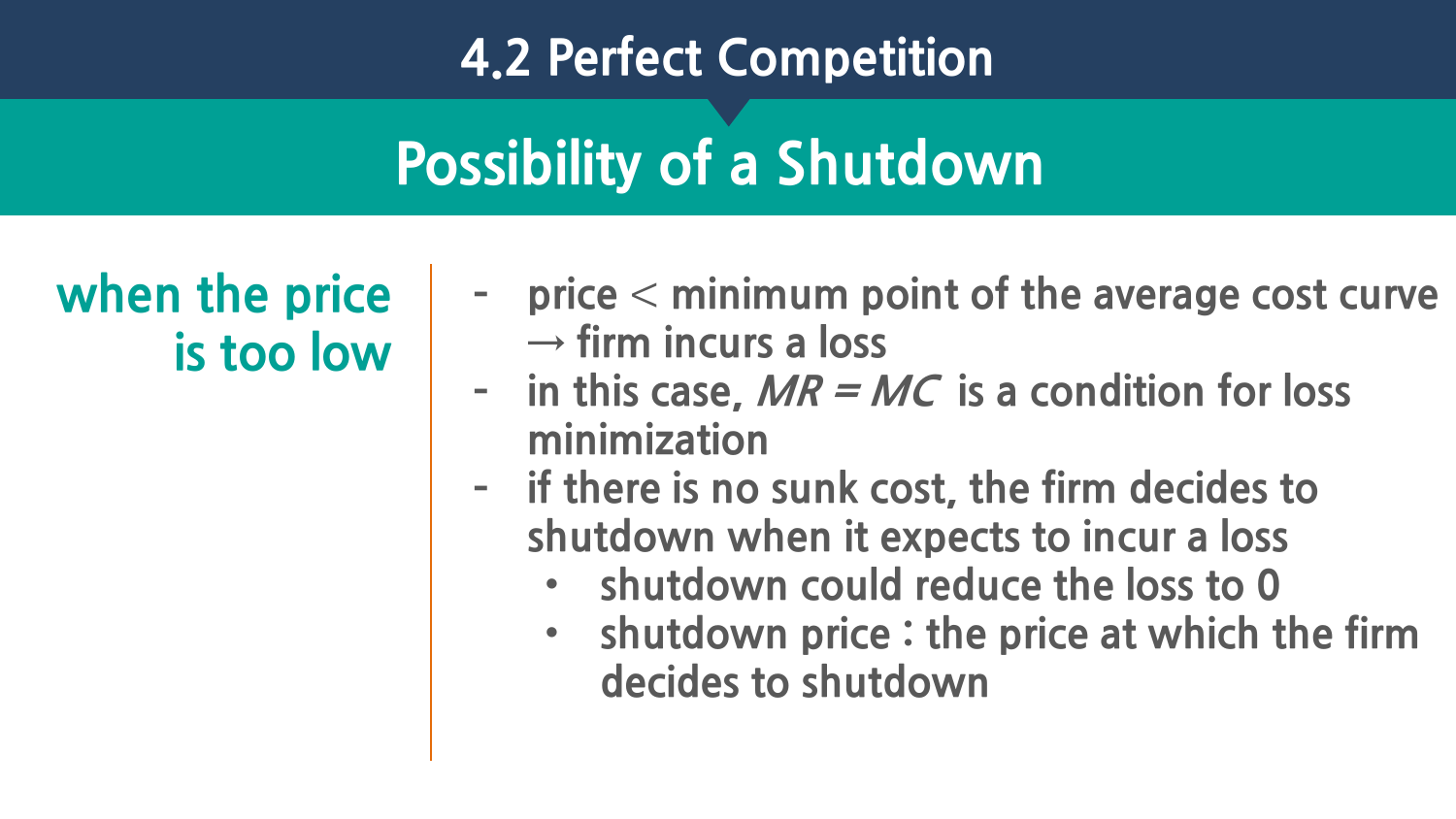# **Derivation of Supply Curve**

- **individual firm's supply curve**
- **– price** < **minimum point of the average cost curve**
	- **if production continues, the firm will incur a loss**  $\rightarrow$  **production will be** stopped  $\rightarrow$  the amount of supply  $= 0$
- **– price** > **minimum point of the average cost curve**
	- **the firm will choose the output level where the horizontal line intersects with marginal cost curve (since MR=MC holds at this output level)**
	- **therefore, the marginal cost curve becomes the supply curve of the firm**
- **by summing up individual firms' supply curves, we can derive the market supply curve**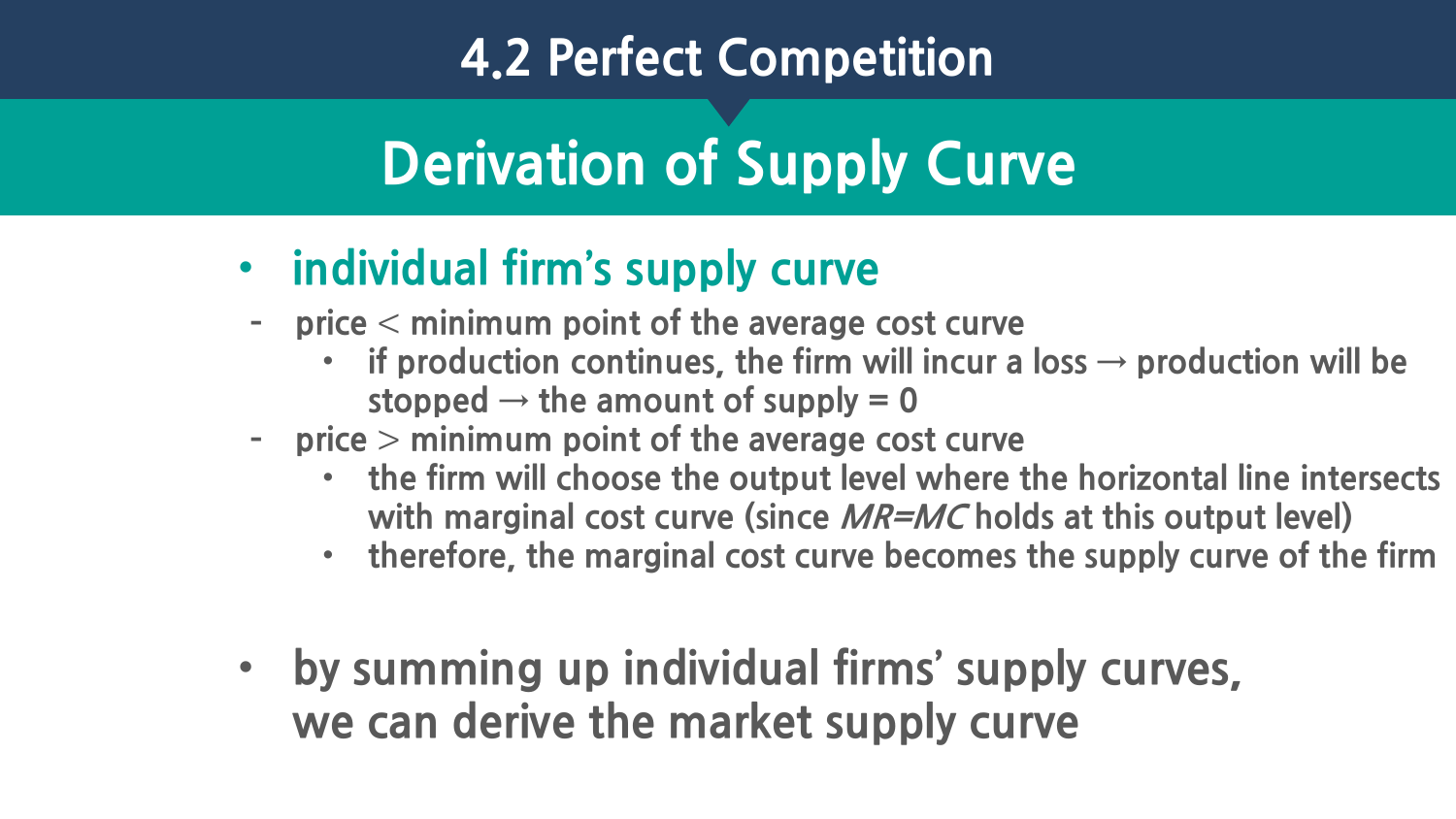# **Long-run Adjustment and Long-run Equilibrium**

### • **long-run adjustment**

- **– firms in a competitive market earn positive profits**
	- new firms enter the market  $\rightarrow$  increase in supply  $\rightarrow$  price **goes down**
- **– firms in a competitive market earn negative profits**
	- **marginal firms exit → decrease in supply → price goes up**
- **– this long-run adjustment continues till the market reaches a long-run equilibrium**
- **long-run equilibrium**
	- **- all the firms in the market earn zero profit → no more entry or exit**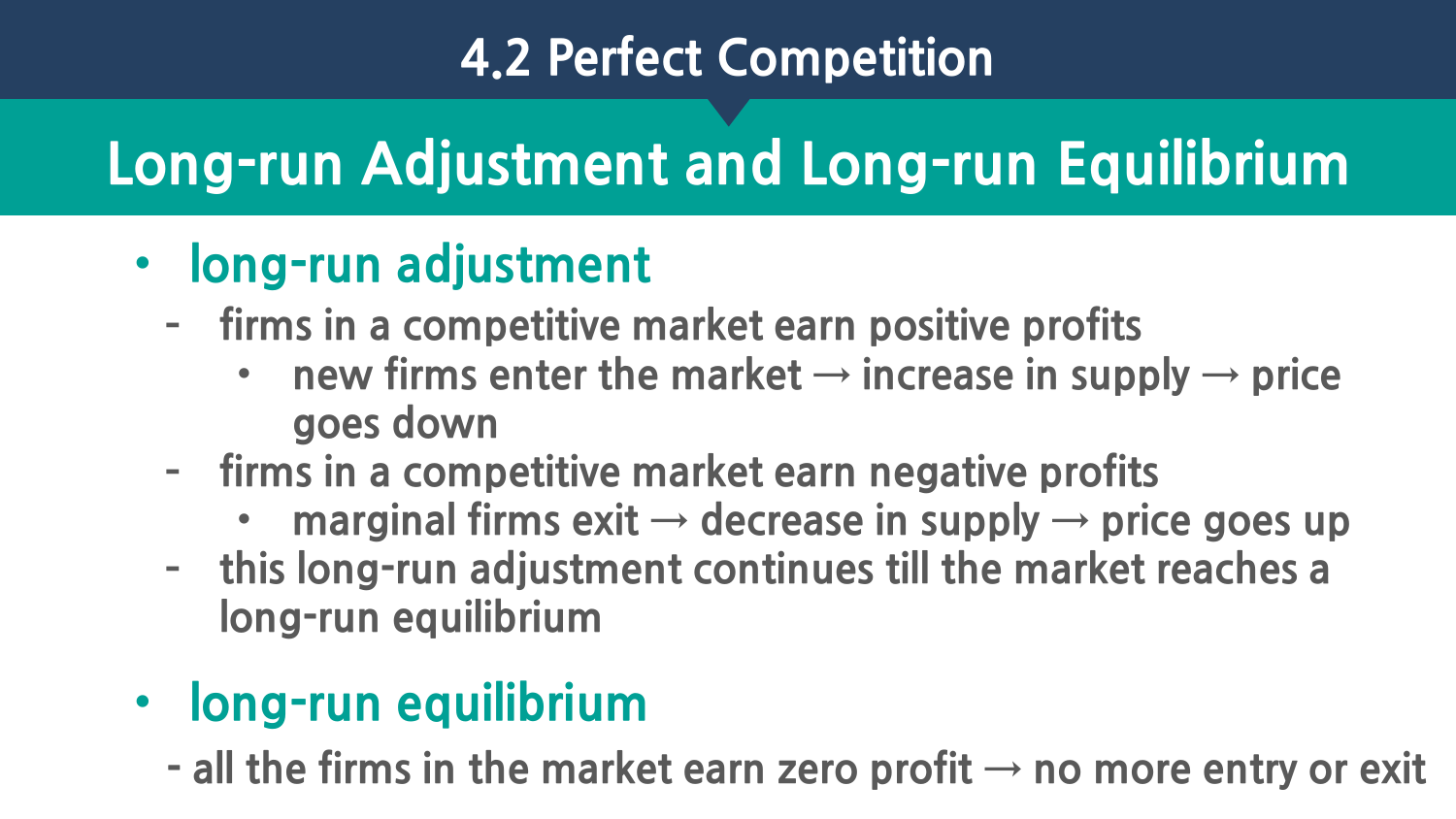### **Why Is a Perfectly Competitive Market Desirable?**

- **efficient allocation of resources achieved**
- **– competitive pressure make firms do their best**
- **– P = MC → this means MB = MC holds**
- **limits of a perfectly competitive market**
- **– difficult to satisfy the conditions for perfect competition**
- **– cannot guarantee equitable distribution of income**
	- **the merits of a competitive market are limited to the aspect of efficiency**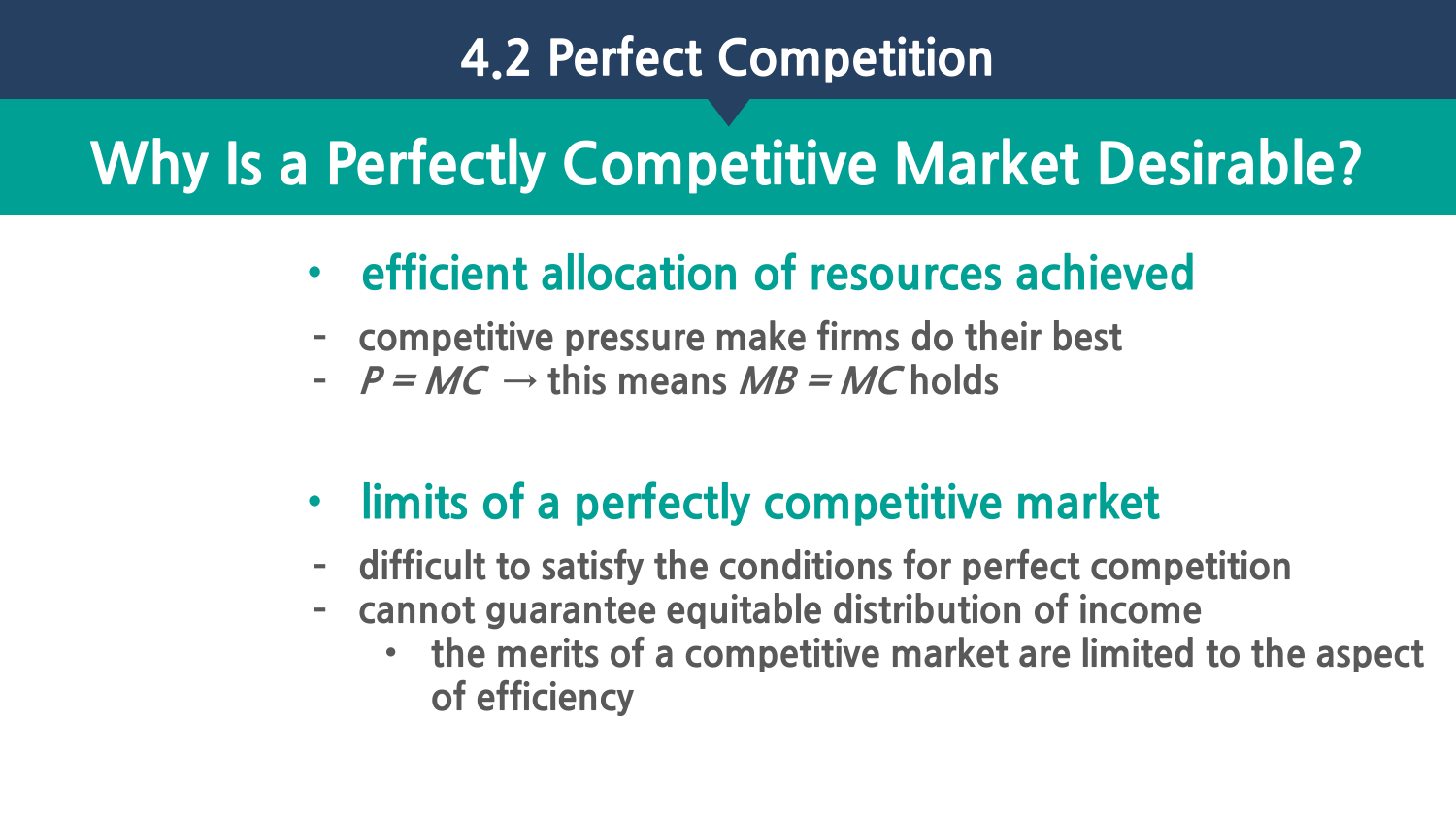#### **4.3 Imperfectly Competitive Market**

**imperfect competition**

#### **reasons for (1) economies of scale**

- **– economies of scale means that the average cost goes down as the level of output increases**
- **- substantial degree of the economies of scale**   $\rightarrow$  **a** single firm comes to monopolize the whole **market → natural monopoly**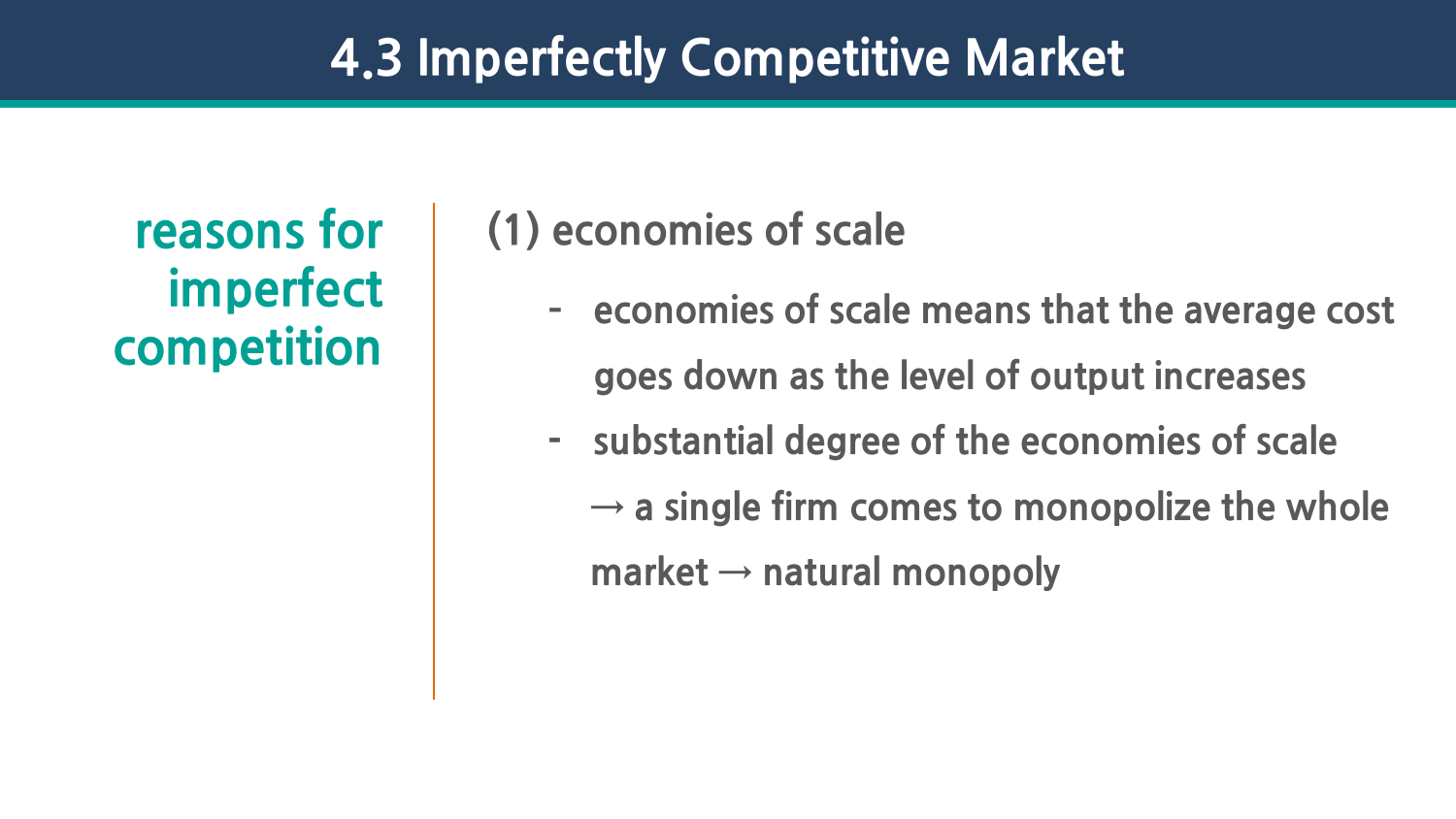#### **4.3 Imperfectly Competitive Market**

**imperfect competition**

#### **reasons for (2) government policies**

- **- provision of patent rights to boost invention**
- **- provision of monopoly rights**

#### **(3) competitive strategies**

- **– aggressive advertisements**
- **– differentiated products**
- **– predatory pricing**
	- **lowering price temporarily to drive out the competitors from the market**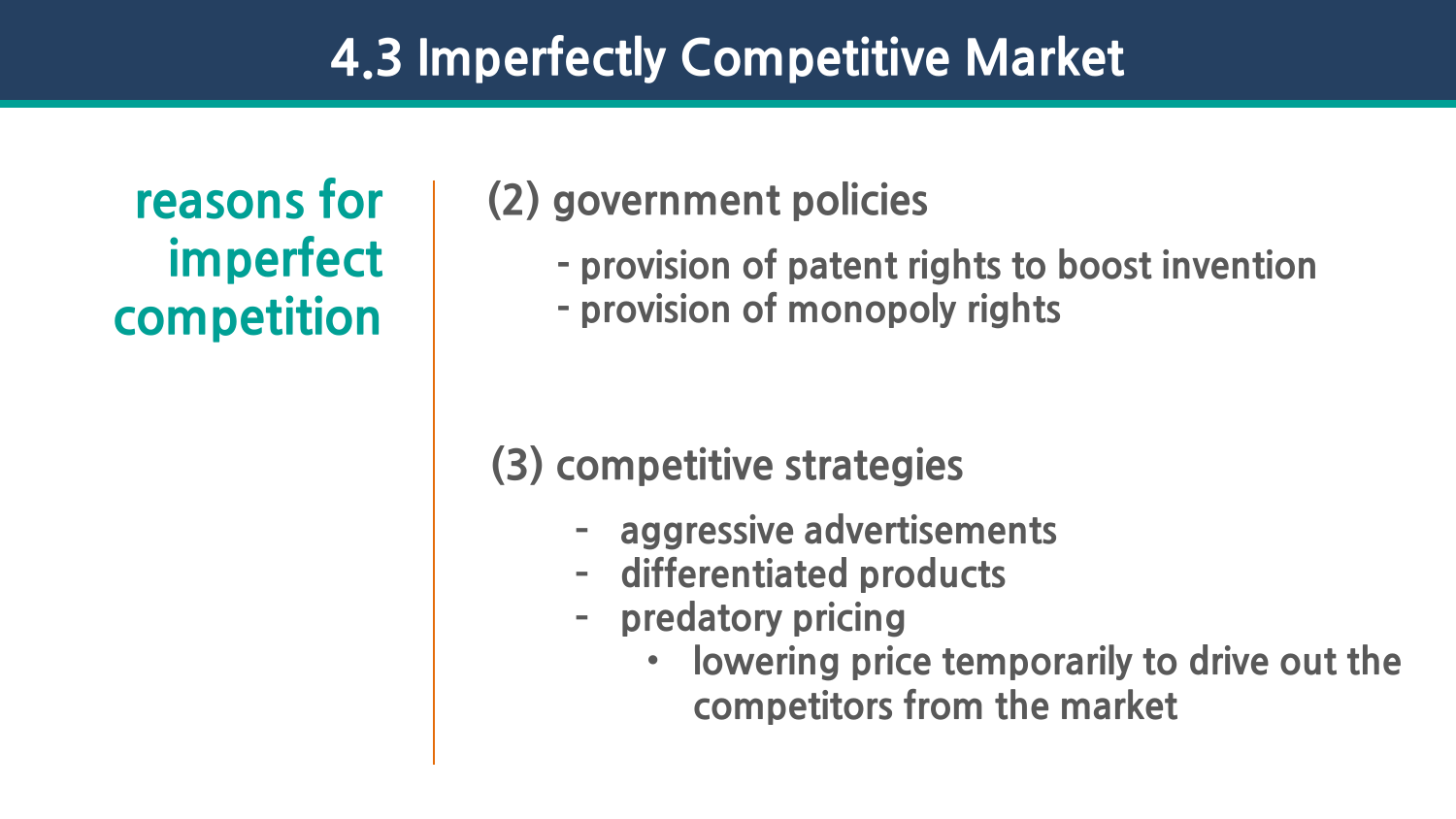- **only one supplier**
- **equilibrium in a monopoly market**
	- **- demand curve has a downward sloping shape (firm = industry)**
	- **- condition for profit maximization :** MR = MC
		- **produces**  $Q_m$  and sells at the price of  $P_m$
		- **at equilibrium, P** > **MC holds**
	- $\blacksquare$  **profit is equal to the area of triangle**  $P_m A B E$
	- **- supply curve does not exist**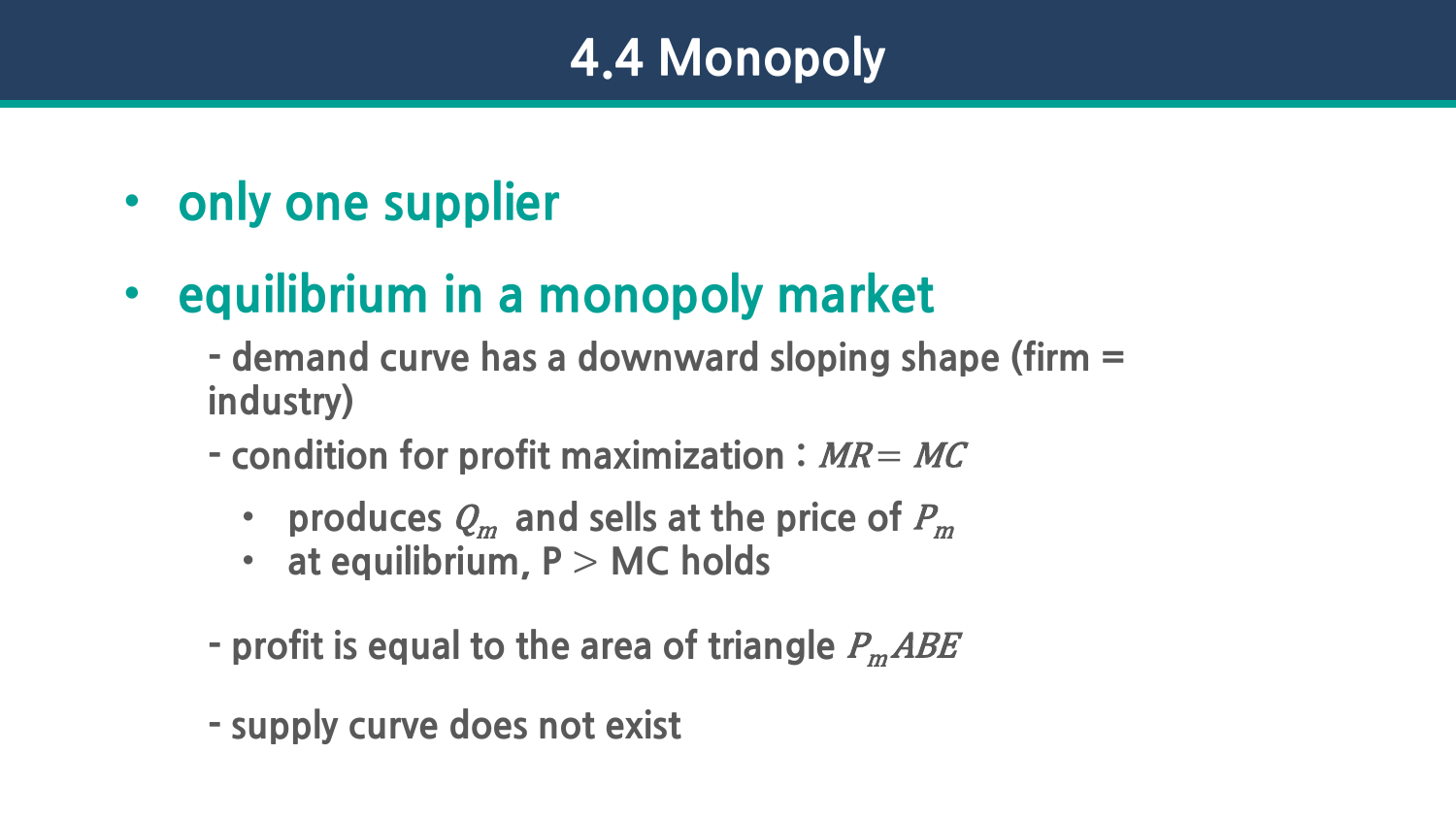### **Equilibrium of the monopolistic market**

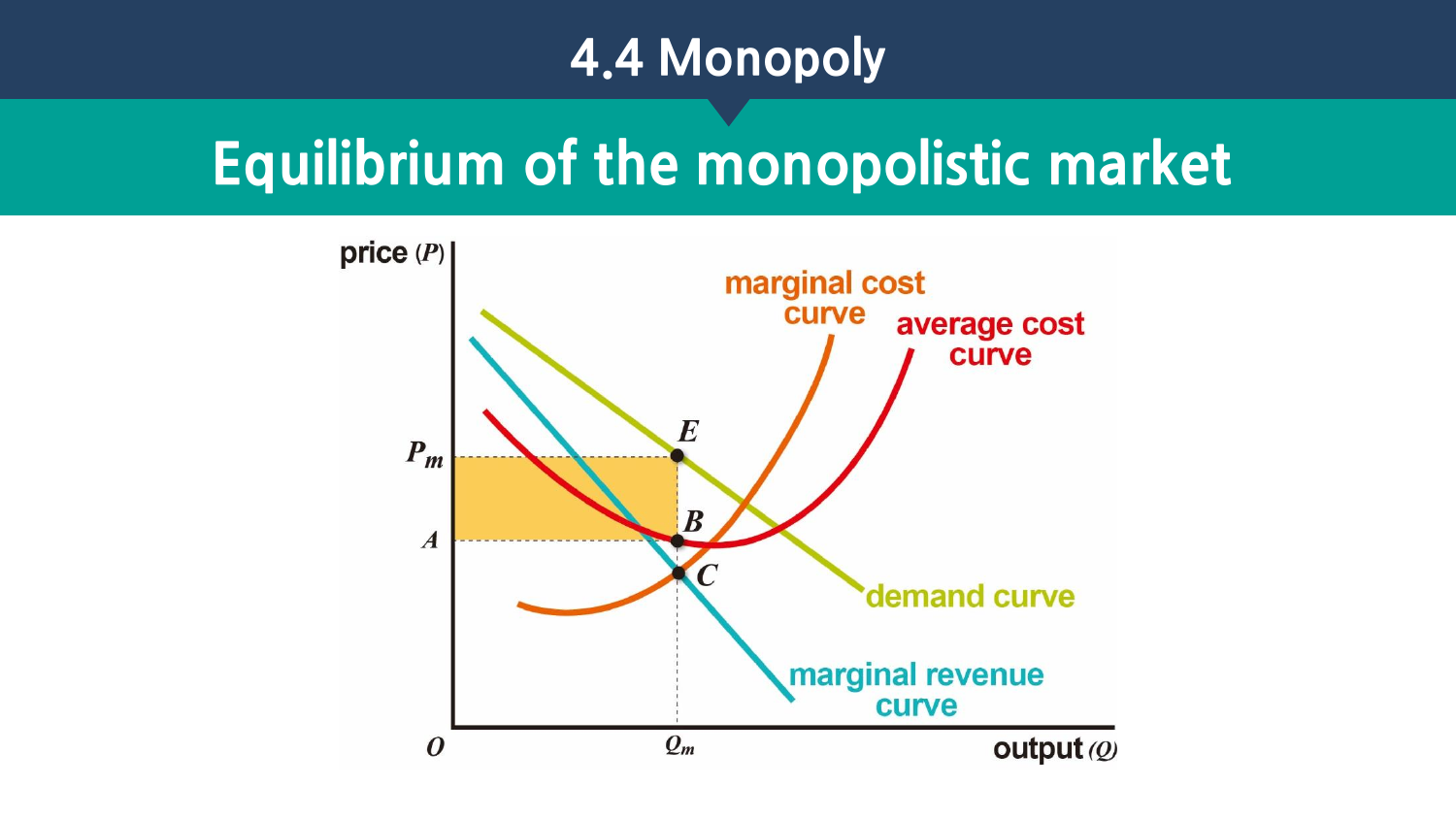# **Economic Effects of Monopoly**

**inefficient allocation of resources** 

#### **– perfect competition**

- **marginal cost curve is identical to supply curve**
- **equilibrium is reached at the intersection point(F ) between marginal cost curve and demand curve**
- **– monopoly**
	- **compared to perfect competition, the level**  of output( $Q_m$ ) lower and price( $P_m$ ) higher
	- **price is higher than marginal cost**  → **inefficient resource allocation**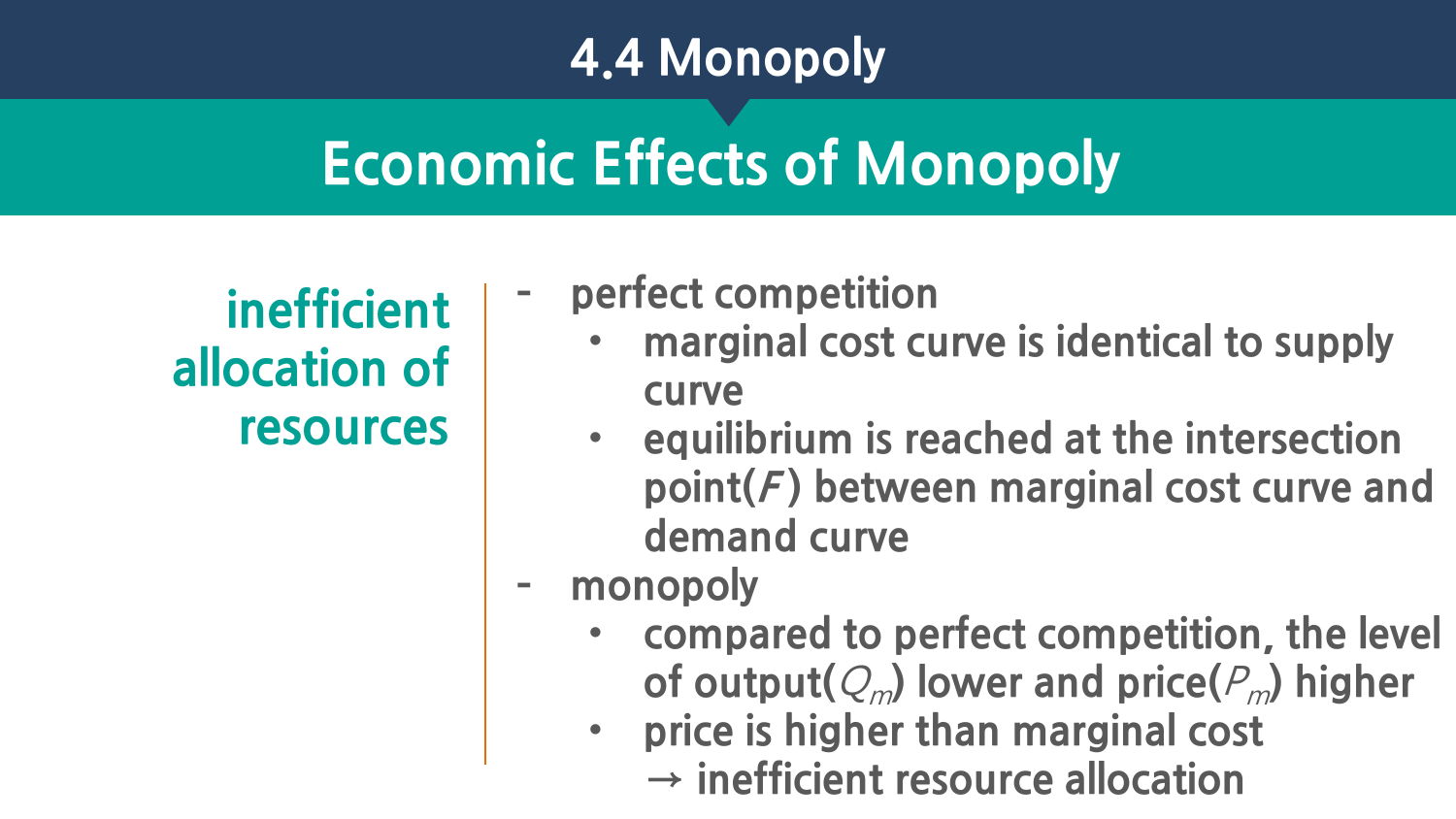### **Perfect Competition vs Monopoly**

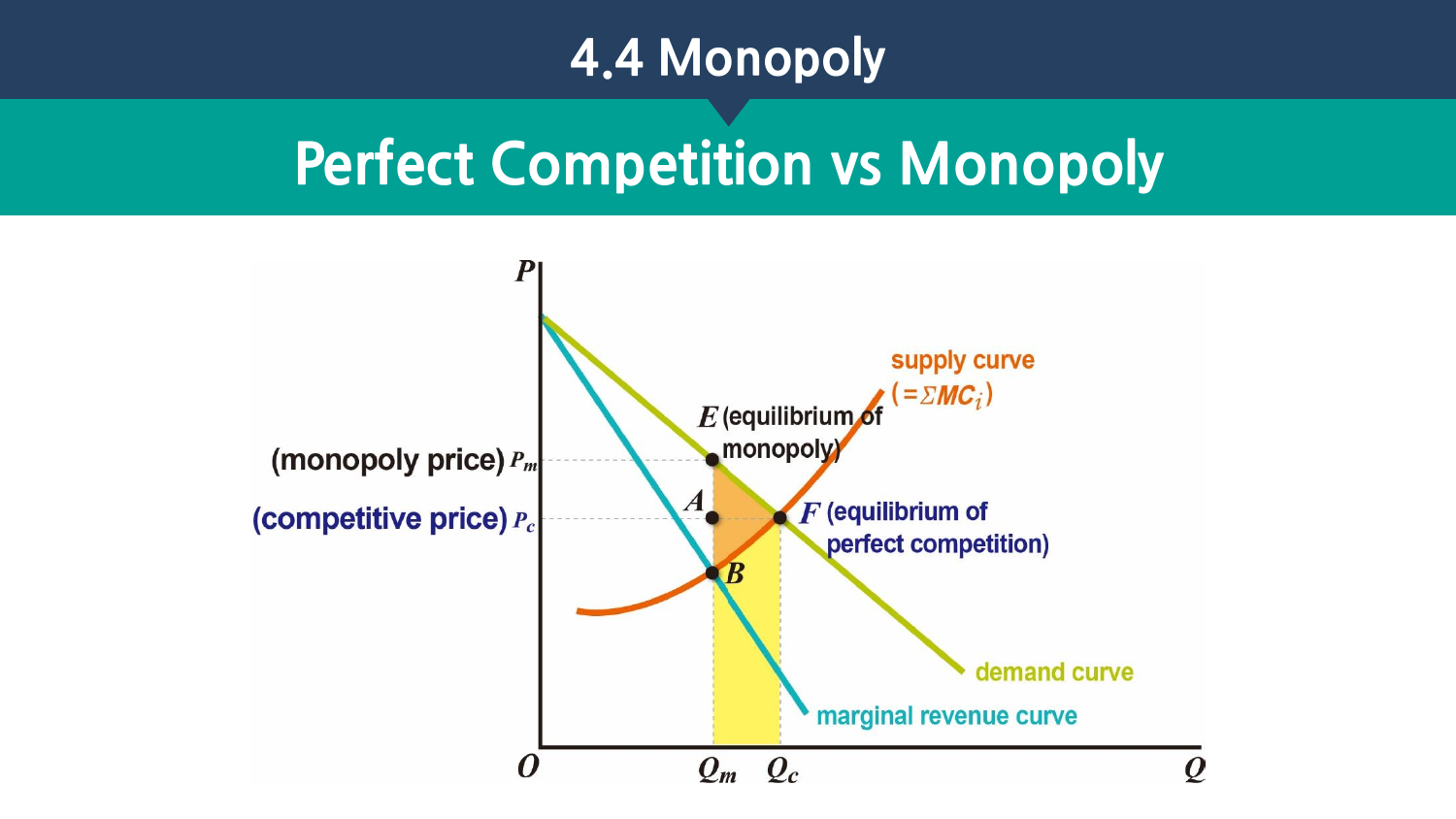# **Inefficient Resource Allocation**

# **welfare triangle**

- **- the loss in social welfare due to monopoly can be represented by the area of triangle**  EBF
- **- deadweight loss**
	- **the loss in social welfare caused by monopoly or some other reasons**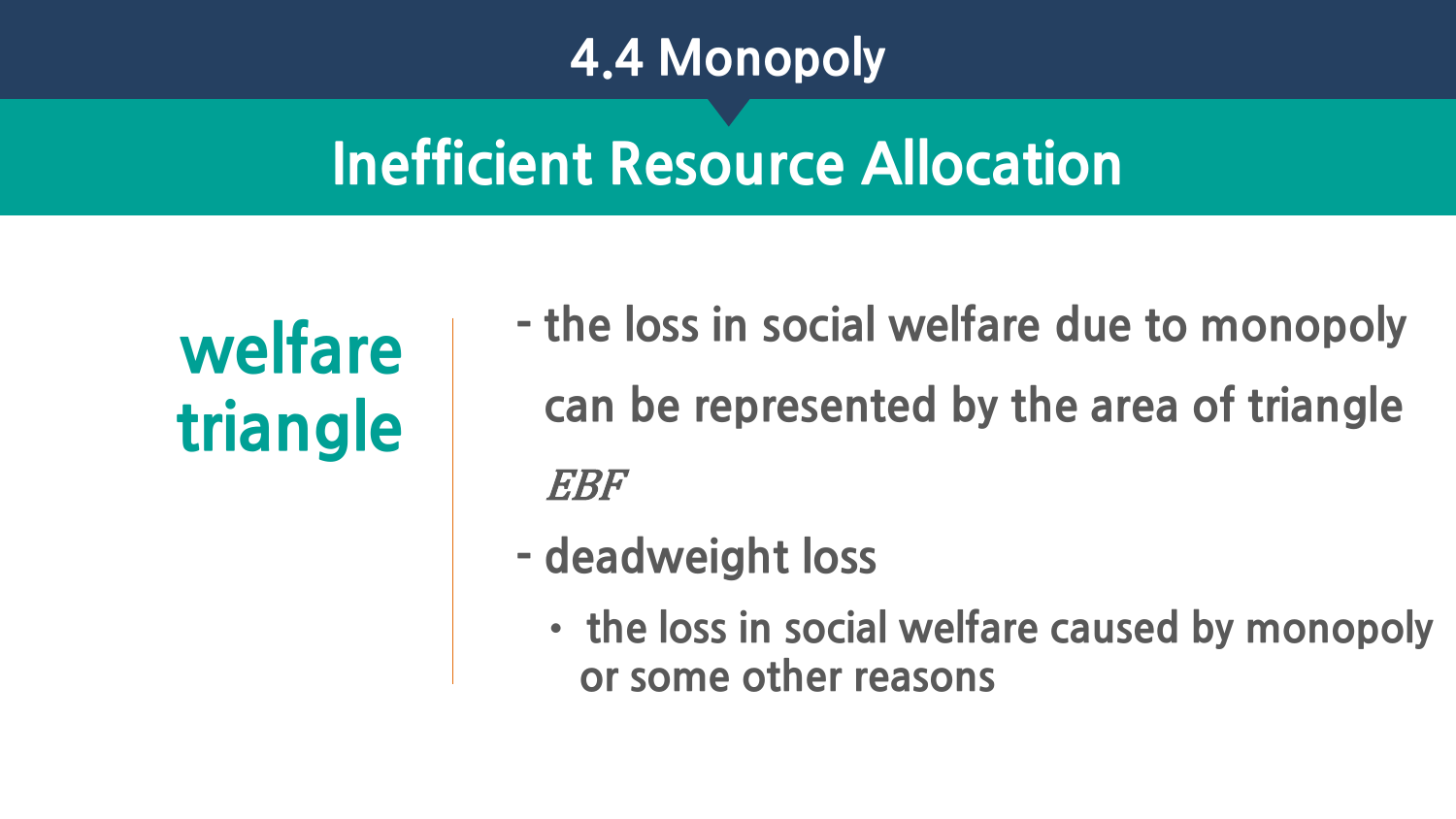# **Other Causes of Inefficiency**

- **(1) no incentive to seek efficiency**
- **(2) cost of maintaining entry barriers**
- **- expenses for advertisements or lobbying**

### **(3) efficiency in a dynamic sense**

- **– J. Schumpeter : monopoly is favorable to innovation**
- **– but firms which already monopolize the markets may be hostile to innovation**
- **– both positive and negative aspects**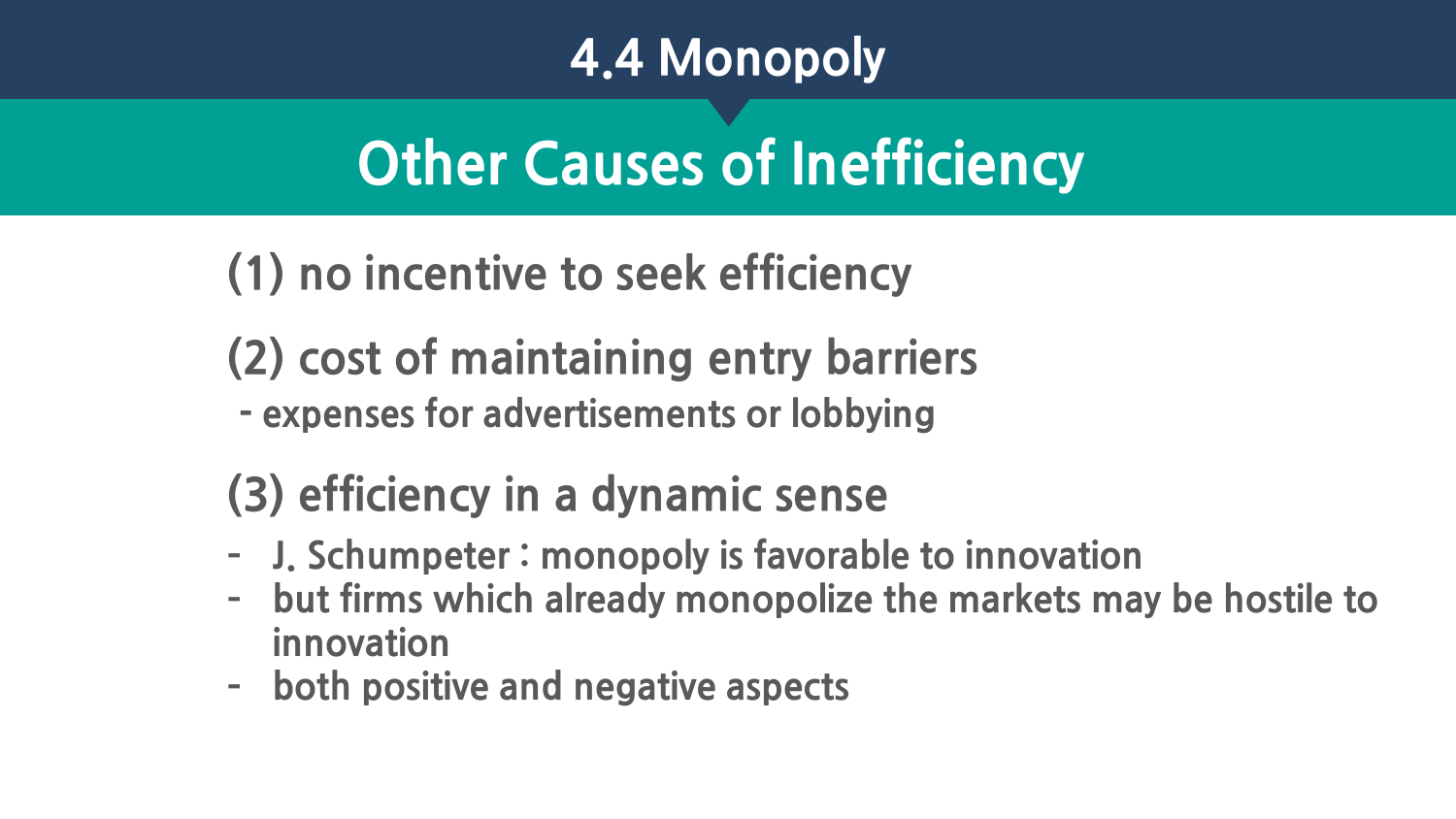# **Government Policies toward Monopoly**

### **(1) nationalization**

**- considering the inefficiency of public enterprises, not a good policy**

### **(2) price regulation**

**- limiting the exercise of monopoly power**

### **(3) encouraging competition**

**- dividing a monopolistic firm into several independent firms and make them compete with each other**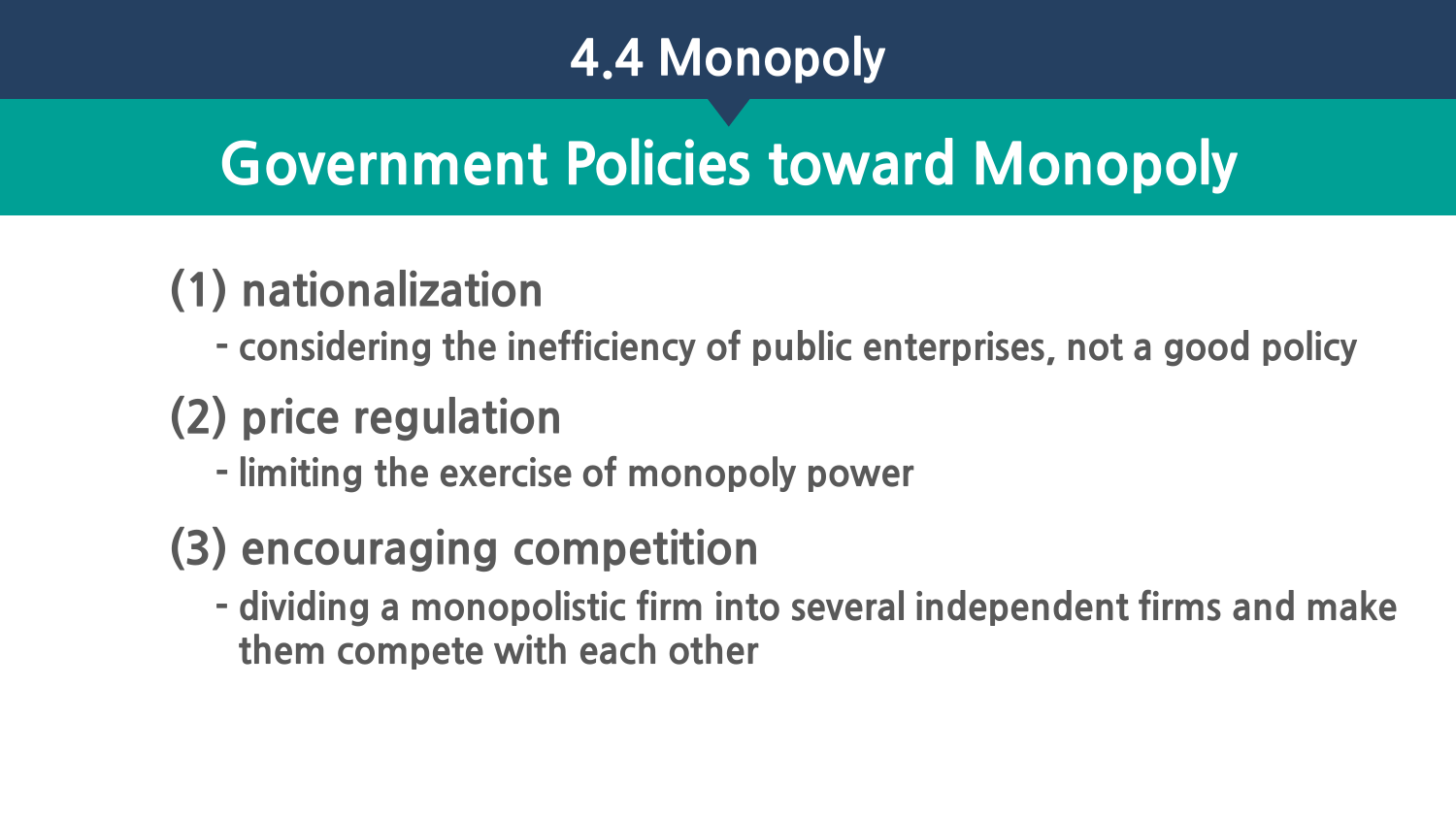# **Price Discriminating Monopolist**

• **price discrimination:** 

**charging different prices for the same commodity to increase profit**

- **- different prices for different types of consumers**
	- **higher willingness to pay → higher price**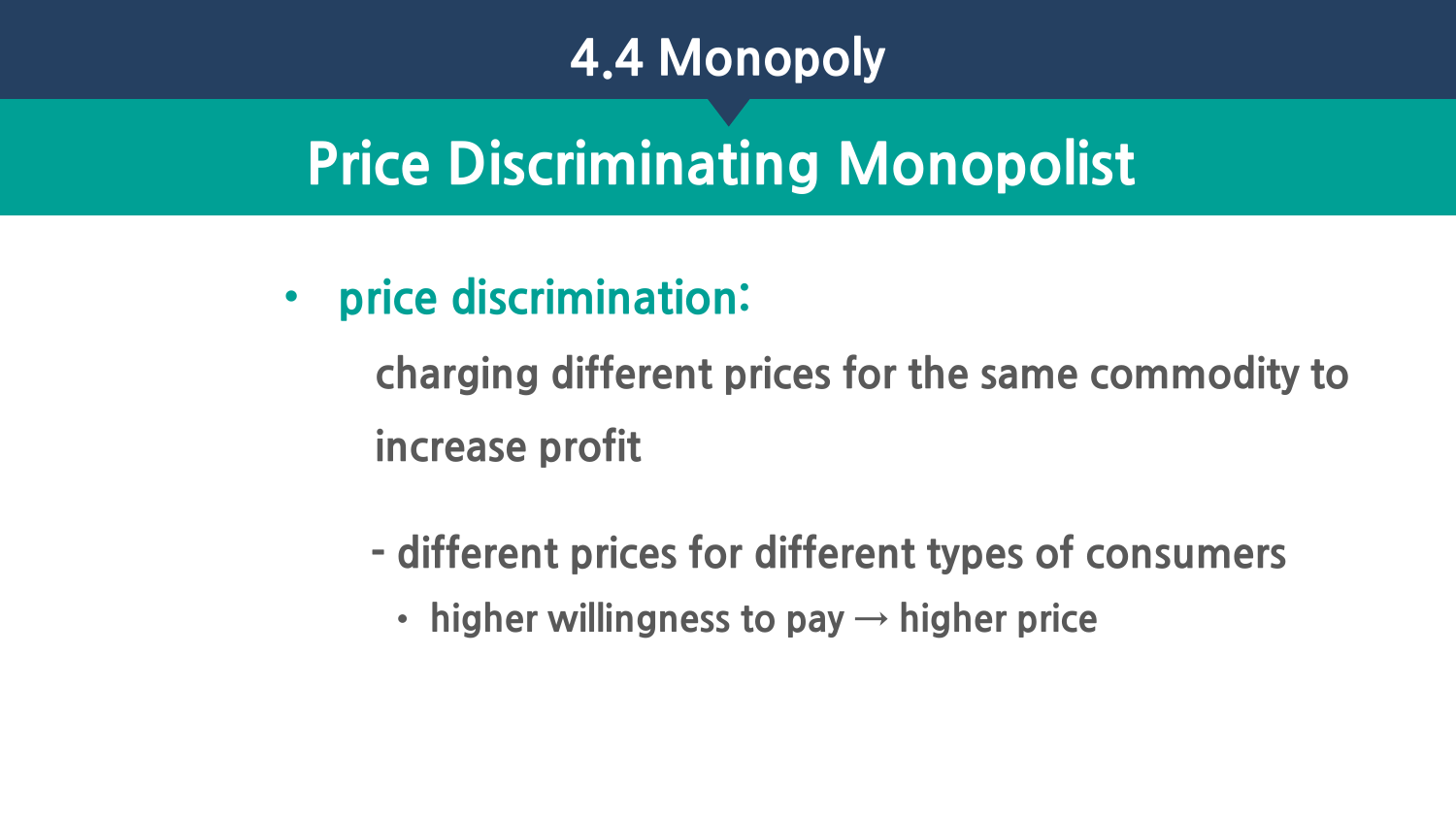# **Price Discriminating Monopolist**

#### • **conditions for price discrimination**

**(1) can divide consumers into several groups depending upon their characteristics (2) easy to recognize the characteristics of consumers** 

- **(3) resale of the commodity impossible**
- **examples of price discrimination**

**- sale of a department store, coupons, discounts for local residents**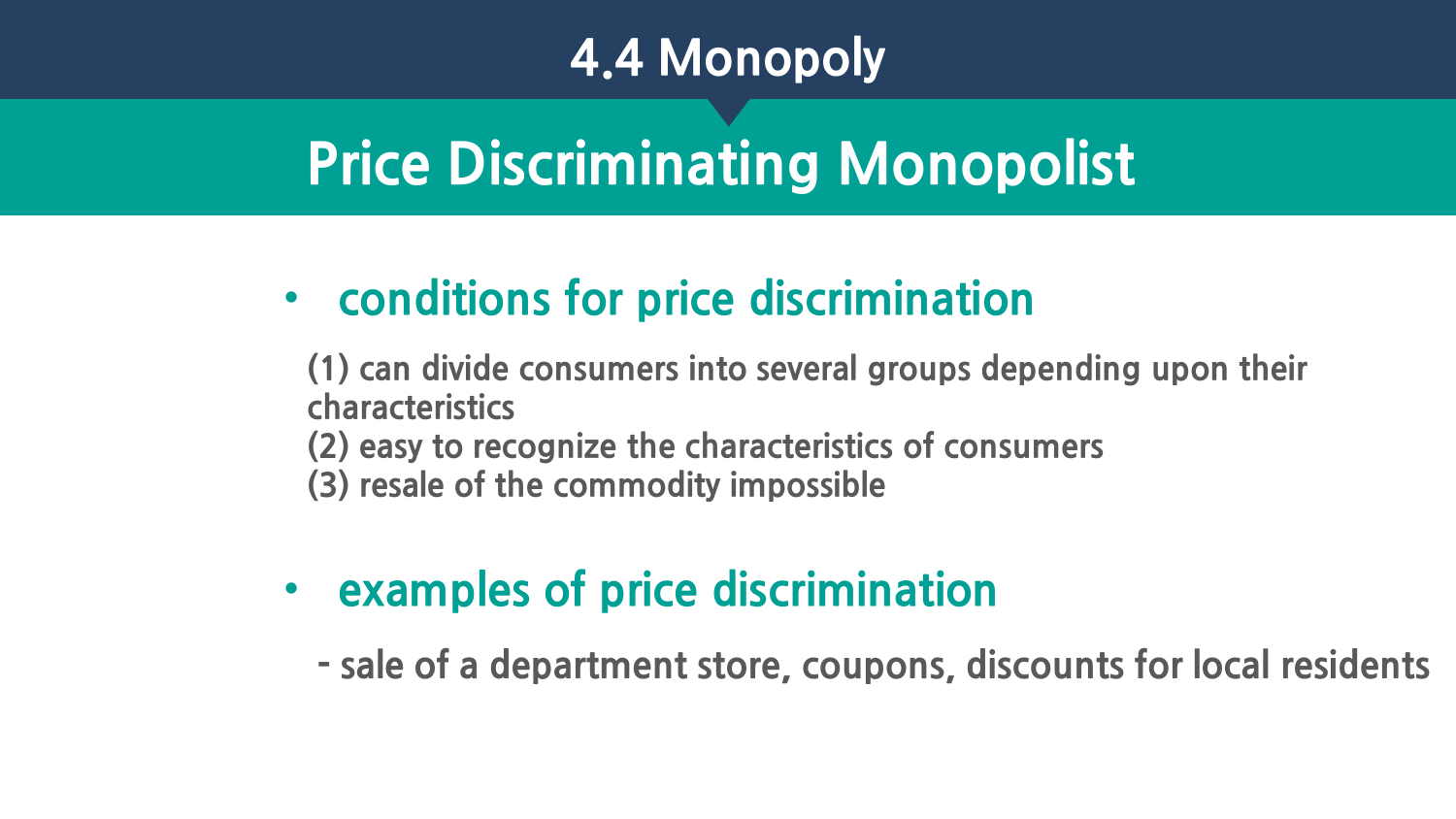### **4.5 Oligopoly**

**of oligopoly market**

**characteristics - only a few firms exist in the market**

**- each firm should pay close attention to the responses of rival firms**

**- strategic situation**

- **results of an action differ depending upon the responses of rival firms**
- **attempts are made to analyze the oligopoly market using game theory**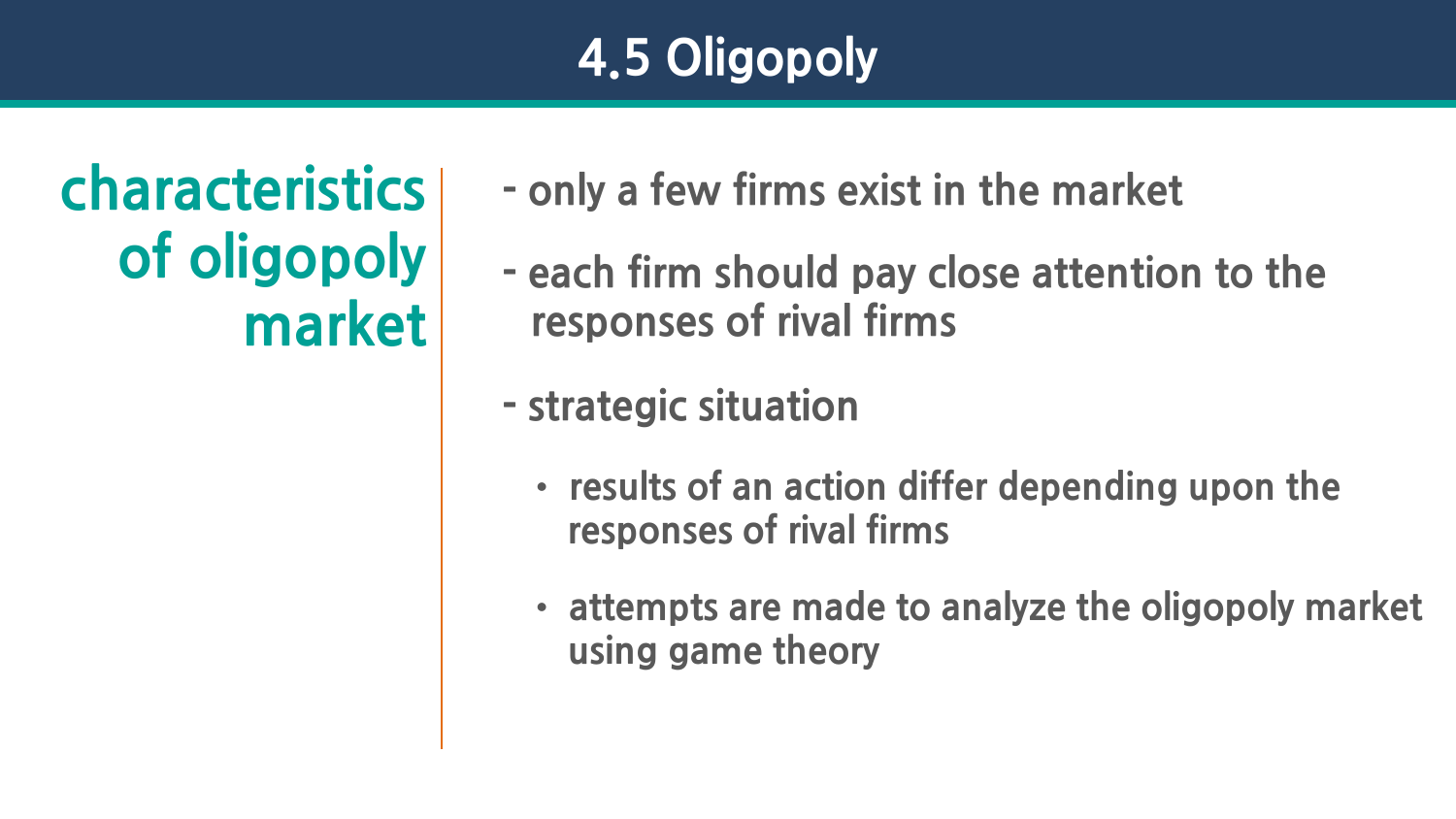### **4.5 Oligopoly**

# **Three Categories of Oligopoly**

**Dose collusion exist?**

**(1) models of independent actions (no collusion) ex) Cournot model, Bertrand model, kinked demand curve model**

• **each firm make a guess about the rival firms' responses and take some action based on such a guess**

**(2) implicit collusion** 

**ex) price leadership model**

**(3) perfect collusion** 

ex) cartel model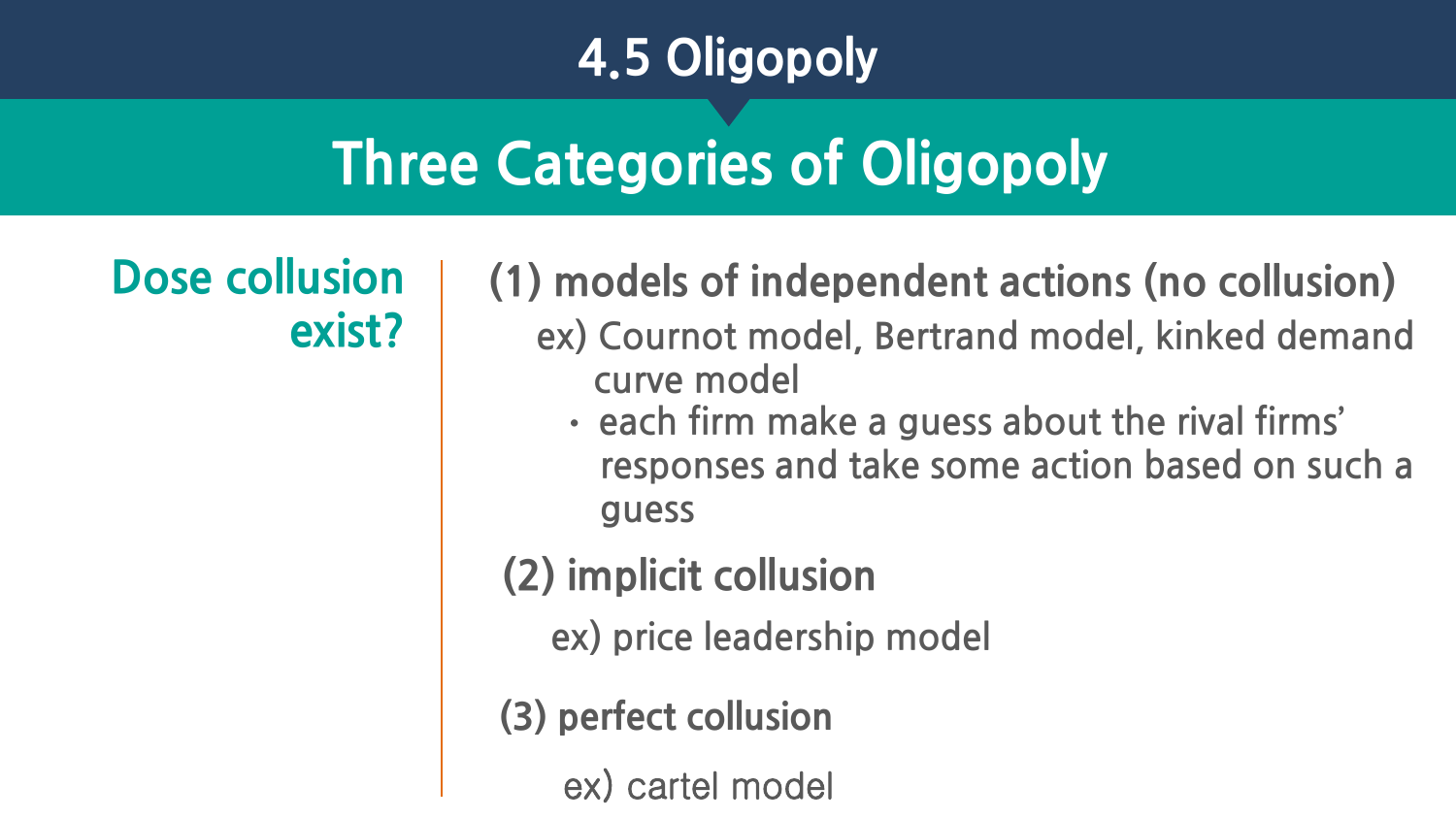- **difficult to see either perfect competition or monopoly in reality**
- **markets where competition is imperfect are most common**
- **The revolution of imperfect competition in the 1930s**
	- **– J. Robinson → general case of imperfect competition**
	- **– E. Chamberlin → a special case of monopolistic competition**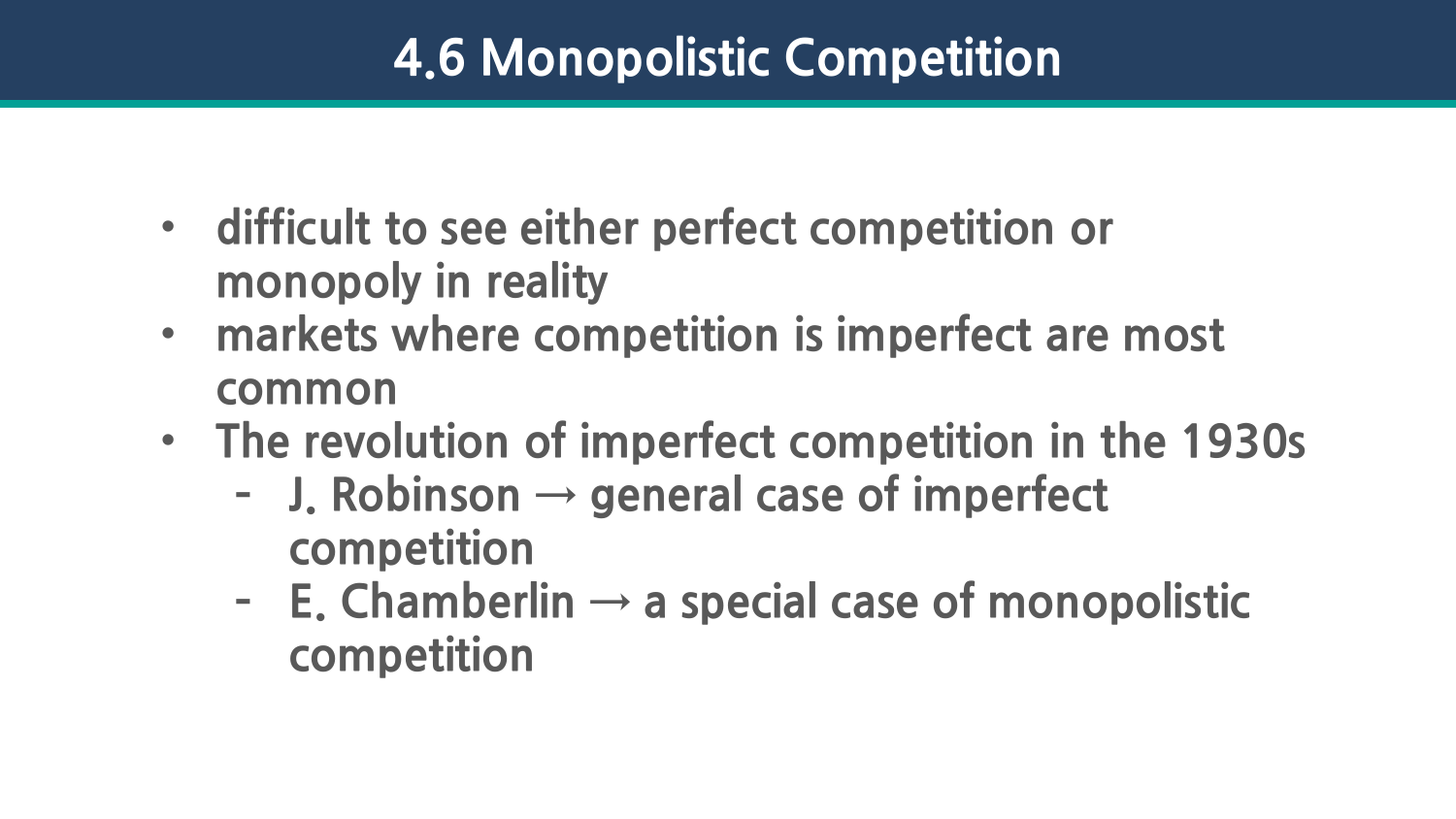- **characteristics of both monopoly and perfect competition**
- **many suppliers, free entry and exit** 
	- **- similar to perfect competition**
- **product differentiation is an essential characteristic**
	- **- each firm produces differentiated products ex) physical characteristics, warranty, after service etc.**
	- **- a firm which produces differentiated products has some degree of monopoly power**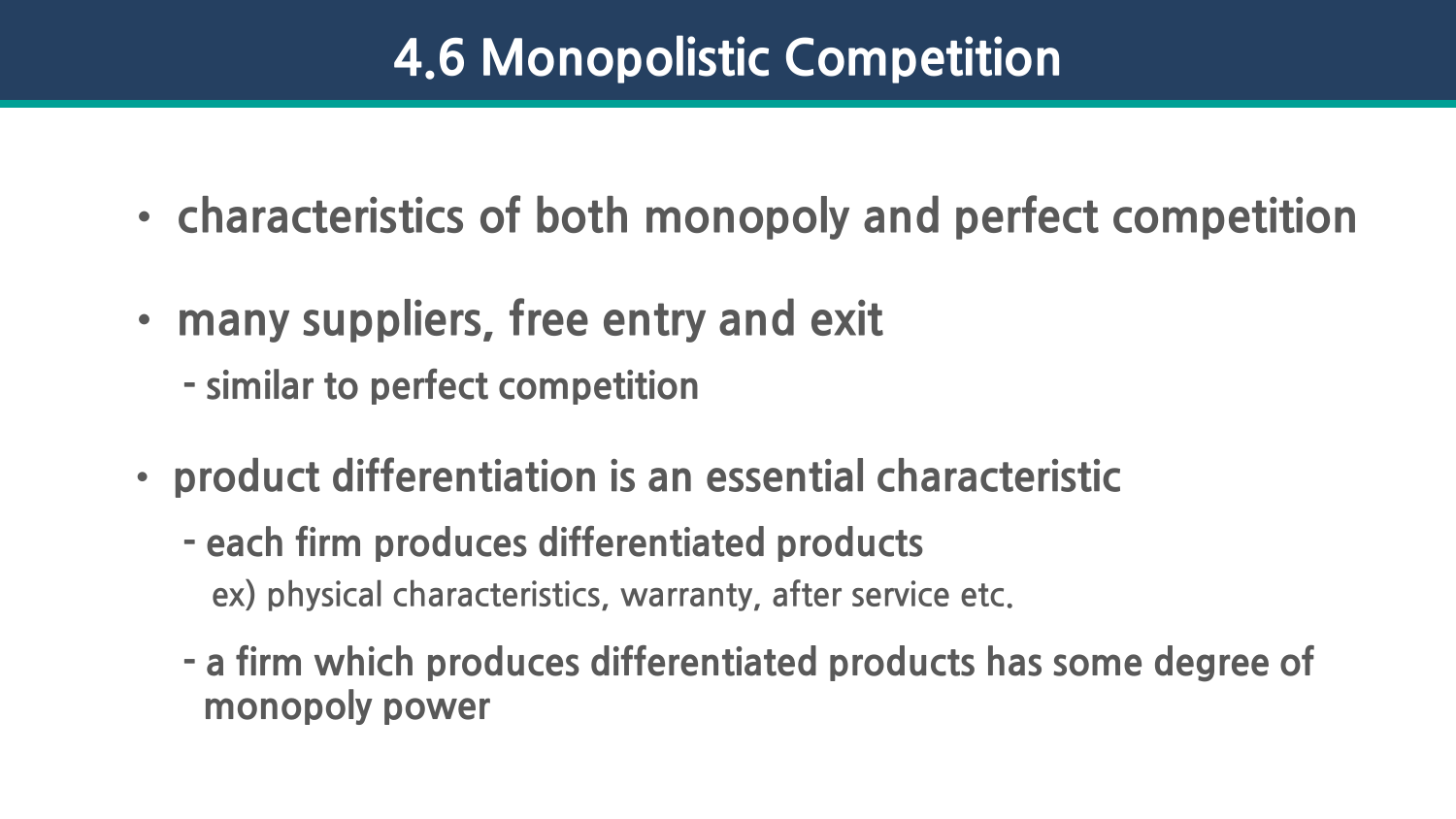# **Equilibrium in a Monopolistically Competitive Market**

- **demand curve faced by an individual firm has a downward sloping shape (since differentiated products generate some degree of monopoly power)**
- **so equilibrium in a monopolistically competitive market similar to that in a monopolistic market**
- **in the long-run, however, profit of each firm is 0 → similar to perfect competition**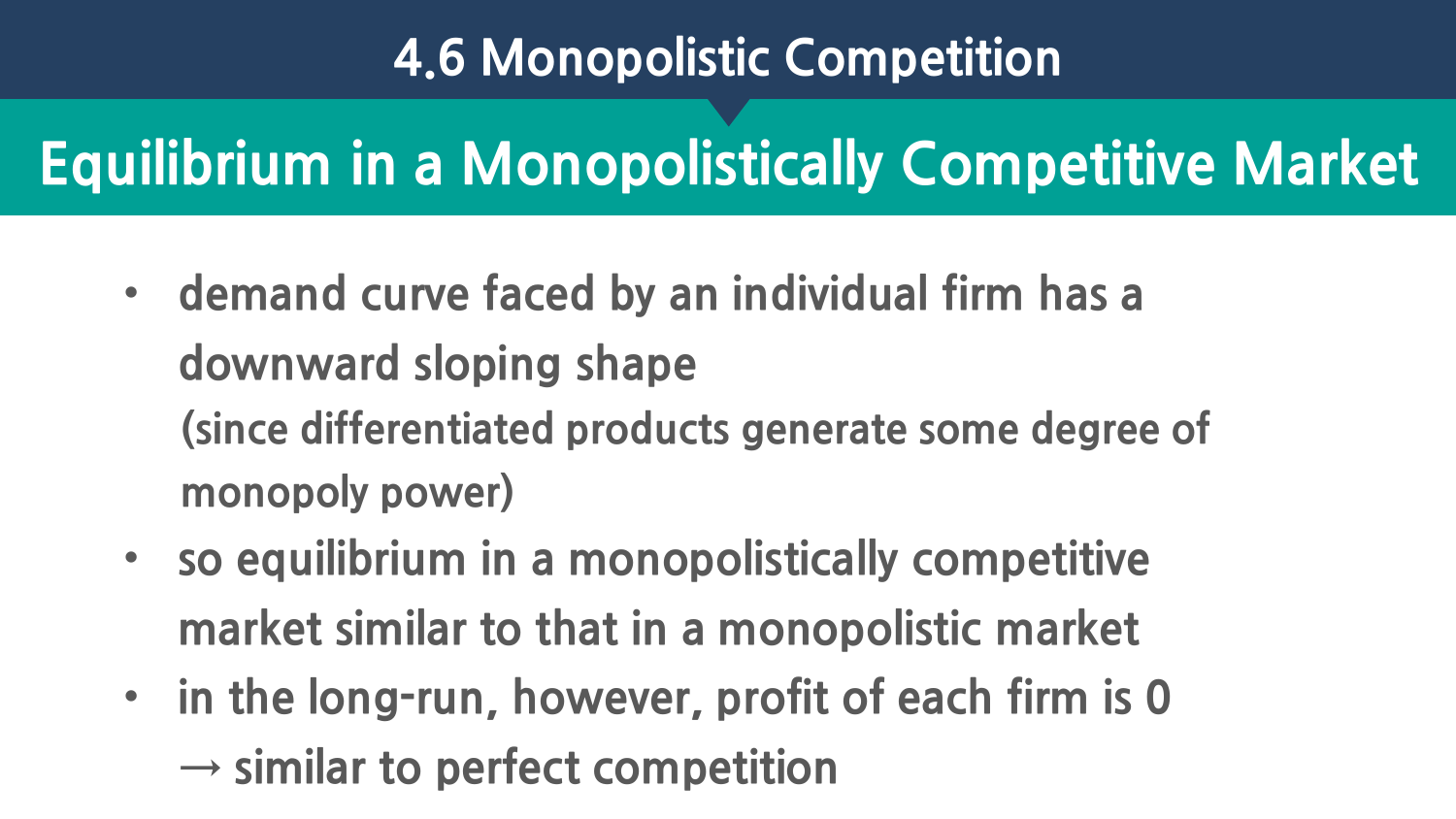### **Characteristics of Resource Allocation**

- **non-price competition**
	- **- in the presence of product differentiation, competitive means other than price are more frequently used**
	- **- development of differentiated products, advertisements**
- **product differentiation and consumer welfare**
	- **- positive in the sense that various kinds of consumer preferences could be met**
	- **- slight differences in products might be meaningless**